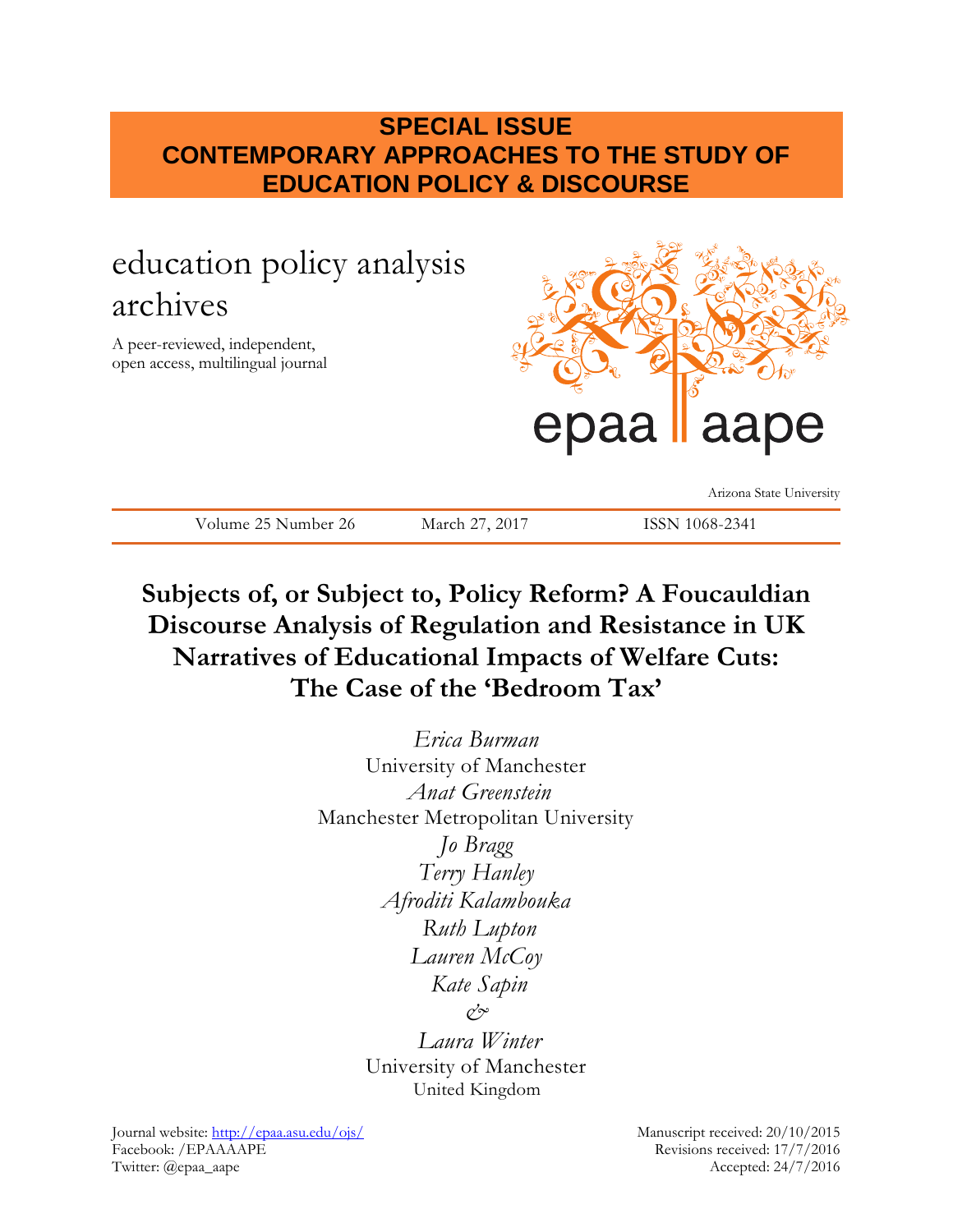**Citation**: Burman, E., Greenstein, A., Bragg, J., Hanley, T., Kalambouka, A., Lupton, R., . . . Winter, L. (2017). Subjects of, or subject to, policy reform? A Foucauldian discourse analysis of regulation and resistance in UK narratives of educational impacts of welfare cuts: The case of the 'bedroom tax'. *Education Policy Analysis Archives, 25*(26). <http://dx.doi.org/10.14507/epaa.25.2320>This article is in the second in a two-part Special Issue, *Contemporary Approaches to the Study of Education Policy and Discourse*, guest edited by Jessica Nina Lester, Chad Lochmiller, and Rachael Gabriel.

**Abstract:** This paper draws on material generated from a qualitative study of educational impacts of a British welfare reform affecting housing rent subsidy, size and location commonly known as 'the bedroom tax' (Bragg et al., 2015), which was partly taken as a topic for study specifically because of its iconic status as a controversial and unpopular welfare 'reform' (or cut). The analysis draws on Foucauldian understandings of subjectification or subject-formation - as elaborated both from within and in relation to the social (Foucault, 1970; 1983; Ball, 1990; Olssen, 2006; Popkewitz & Brennan, 1998), read through new and newly available perspectives (Allen, 2015; Pêcheux, 2014). This approach is applied to discuss how those addressed by educational policy, and also as research participants, are both subject to prevailing political and practice-oriented discourses (of educational 'problems', and of the neoliberal frameworks by which poverty and welfare cuts are discussed), but also – at times – how they can become the subject of – in the sense of reformulating – these discourses in their accounts of everyday activities. After outlining our approach and the context for the study, we focus on four examples drawn from the narratives of the various stakeholders in the study – parents/carers, school staff and other community-based organisations as illustrations of how this discursive approach can provide rich readings of relevance to educational policy debates. From these we not only take further discussions of the production and regulation of subjectivities via social and educational policy practices, but also offer indicative glimpses of resistance to this as expressed by those who are its primary subjects, and where in one case such resistance brings our own research commitments under critical scrutiny. As such, the contribution of this article is both topic-related (concerning the educational impacts of policy) but, crucially, also conceptual and methodological, in motivating for a Foucauldian-influenced discursive approach that is sensitive to struggle and resistance.

**Keywords**: Foucauldian discourse analysis; resistance; pedagogies of poverty; subjectification; responsibilisation; welfare reform

### **Los sujetos de, o sujetos a la política, la reforma? Un análisis Foucauldiano del discurso de la regulación y la resistencia en los relatos británicos de impactos educativos de recortes de beneficios sociales: El caso de la 'tarifa de cuarto'**

**Resumen:** Este artículo se basa en material de un estudio cualitativo de los impactos educa tivos de una reforma británica que afecta a la indemnización de alojamiento de la vivienda, tamaño y ubicación, 'tarifa de cuarto' (Bragg et al, 2015), una polémica reforma social e impopular (o corte). El análisis se basa en la comprensión de la subjetividad Foucault o de formación sujetos (Allen, 2015; Pêcheux2014). Este enfoque presenta como los abordados por la política educativa (los encuestados) están sujetos a los discursos políticos y prácticas prevalecientes de 'problemas' discusiones educativos y neoliberales sobre la pobreza y cómo pueden ser objeto de estos discursos en sus informes de actividades diarias asuntos. Nos centramos en cuatro ejemplos de las narrativas de las diversas partes interesadas en el estudio/cuidadores, personal de la escuela de padres y otras organizaciones basadas en la comunidad como ejemplos de cómo este enfoque puede proporcionar discursiva ricas lecturas de relevancia para los debates sobre las políticas educativas. También se discute la producción y la regulación de las subjetividades a través de políticas sociales y educativas y las prácticas ofrecemos indicadores de resistencia. El artículo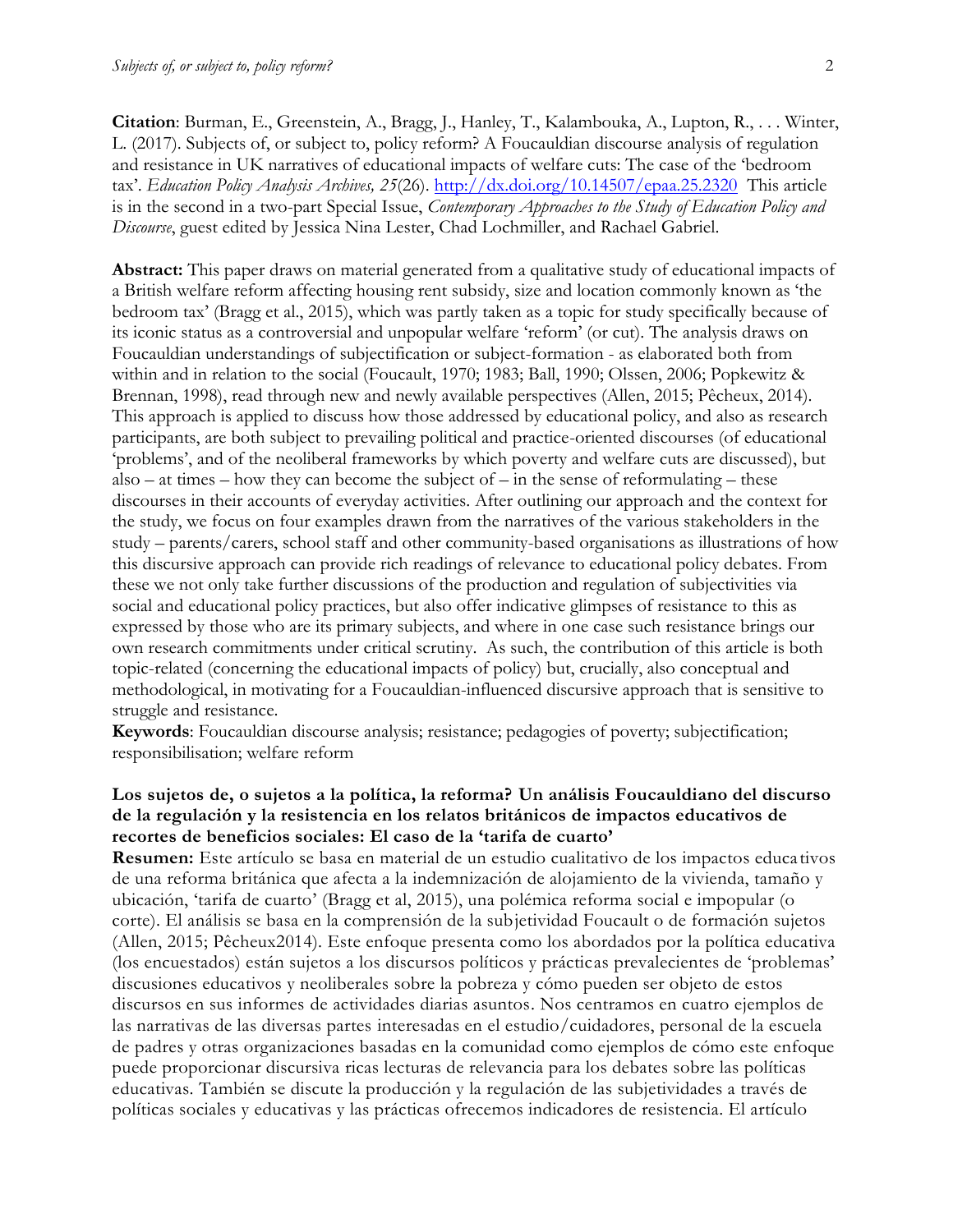ofrece un enfoque discursivo que es conceptual y metodológicamente sensible a la lucha y la resistencia.

**Palabras-clave:** Un análisis Foucauldiano del discurso; resistencia; pedagogías de la pobreza; subjetivación; responsabilidad; beneficencia social

#### **Assuntos de, ou sujeitos a, reforma da política? Uma análise Foucauldiana do discurso de regulação e resistência em narrativas britânicas de impactos educacionais de cortes de benefícios sociais: O caso da 'taxa de quarto'**

**Resumo:** Este artigo baseia-se em material de um estudo qualitativo dos impactos educacionais de uma reforma britânica que afeta o subsídio de aluguel de moradias, tamanho e localização: 'o taxa do quarto" (Bragg et al., 2015), uma reforma social controversa e impopular (Ou corte). A análise baseia-se em entendimentos foucaultianos de subjetivação ou formação de sujeitos (Allen, 2015, Pêcheux, 2014). Esta abordagem apresenta como aqueles abordados pela polític a educacional (participantes da pesquisa) estão sujeitos a discursos políticos e práticos predominantes de "problemas" educacionais e discussões neoliberais sobre a pobreza e como eles podem se tornar o sujeito desses discursos em seus relatos de assuntos cotidianos actividades. Nós nos concentramos em quatro exemplos extraídos das narrativas das várias partes interessadas no estudo - pais / cuidadores, funcionários da escola e outras organizações baseadas na comunidade como ilustrações de como esta abordagem discursiva pode fornecer leituras ricas de relevância para os debates de política educacional. Discutimos ainda a produção e regulação de subjetividades através de práticas de políticas sociais e educacionais e oferecemos indicadores de resistência. O artigo oferece uma abordagem discursiva que é conceitual e metodologicamente sensível à luta e à resistência.

**Palavras-chave:** Uma análise Foucauldiana do discurso; pedagogias da pobreza; subjetivação; sesponsabilização; beneficência social

## **Introduction**

This research reported on in this paper mobilises a Foucauldian discursive approach to analyse processes of subjectification produced by policy practices, taking as the policy field a specific recent UK 'welfare reform', the 'bedroom tax' which although not specifically directed to educational change nevertheless, through both general and specific impacts on family income and relationships and alongside (and as part of) a wider programme of cuts in welfare provision, also has educational effects. The 'bedroom tax' is a UK housing-related welfare reform which was introduced in April 2013 (under the official name "removal of the spare room subsidy") as part of wider welfare and public spending cuts, of which it is one of the most controversial and unpopular. This new reform specifies room allocation criteria for working age tenants of social housing and mandates a reduction in housing benefits for those households deemed as having one or more spare rooms.<sup>1</sup> The examples discussed in this paper arise from a recent study addressing connections between welfare, wellbeing and education in relation to this new so-called 'tax' (which is in fact a welfare cut)

 $\overline{a}$ 

<sup>1</sup> Housing benefits are reduced by 14% for one 'spare bedroom' and 25% for two or more 'spare bedrooms', meaning that tenants impacted by the tax currently lose on average  $\ell$ 14.92 of their housing payments per week (Wilson & McInnes, 2014). The policy allocates one bedroom for- adult couples , single adults over 16 years old, two children of the same gender up to age 15, - two children of either gender up to age 9, an overnight carer (where required, but such 'requirements' are highly circumscribed).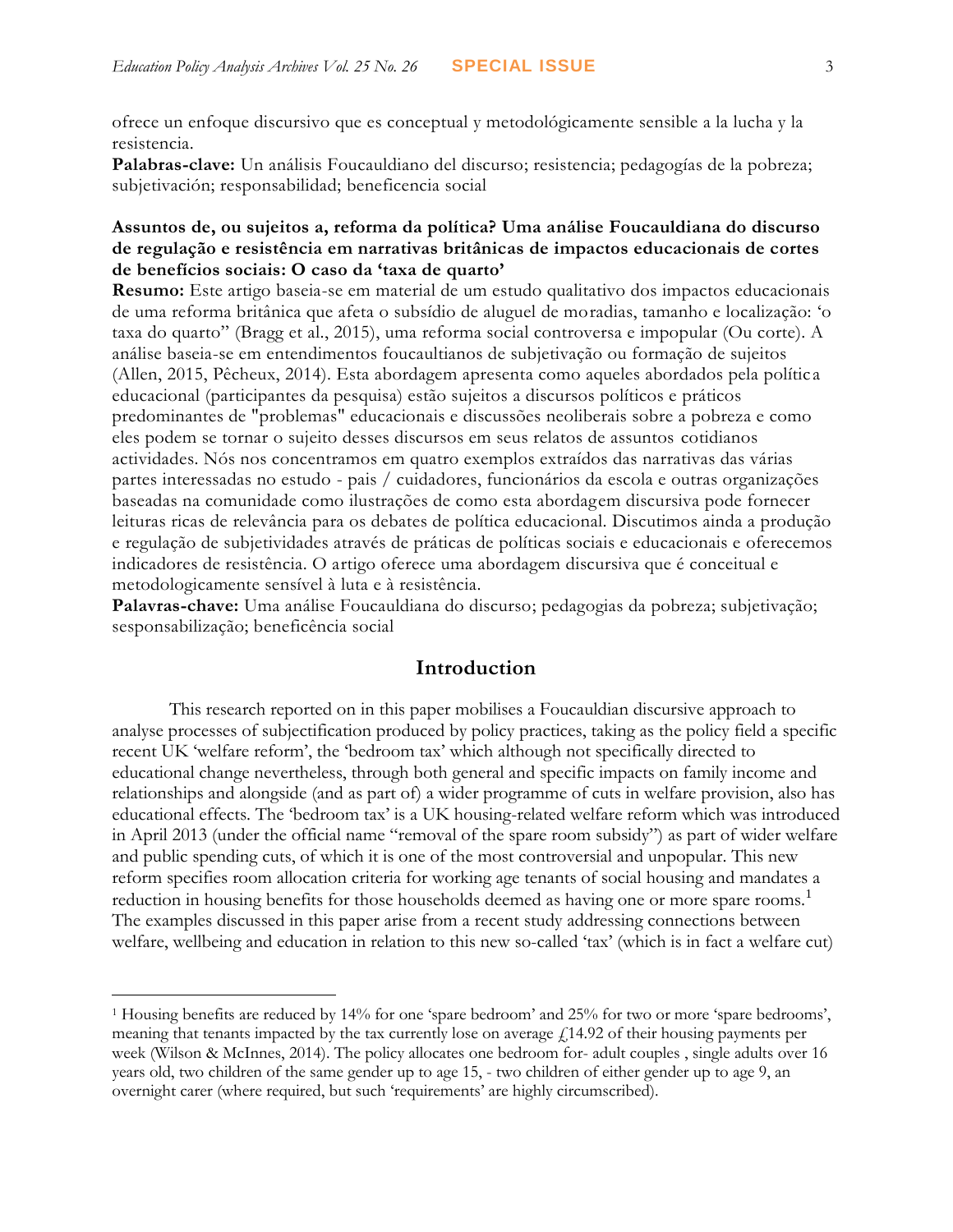(Bragg et al., 2015), which was the first study specifically considering its links with schooling and education.

The suggestion that housing policy, even within the context of wider cuts to social services, can be analysed as part of educational policy discourse may seem odd at first glance, especially since public spending on schools has until very recently overtly been protected from recent UK Government spending cuts (Lupton & Thomson, 2015). Yet as Ball (2005, p.20) pointed out, 'In failing to take account of the ways in which education is embedded in a set of more general economic and political changes education policy, researchers close down the possibilities for interpretation and rip the actors who feature in the dramas of education out of their social totality and their multiple struggles.' Similarly, as Anyon (2005, p.66) shows '…job, wage, housing, tax, and transportation policies maintain minority poverty in urban neighborhoods, and thereby create environments that overwhelm the potential of educational policy to create systemic, sustained improvements in the schools.' As such, these policies should '…be part of the educational policy panoply as well, for these have consequences for urban education at least as profound as curriculum, pedagogy, and testing' (ibid).

Following Anyon's analysis, the rationale for our discussion here is that education is not synonymous with schooling. By this statement we do not only mobilise well-known claims of how little education happens in schools, or alternatively how children learn how to fail or perhaps more accurately how they successfully learn the various 'hidden curricula' of social stratification (according to class, gender, or 'race', for example) via schooling. Rather, the approach informing this paper is that education and education policy need to be understood in their broadest senses (Fielding & Moss, 2011; Burman, 2016a; Greenstein, 2016), to include contexts of and for educational engagement that lie outside the schoolgates. This includes the range of discursive as well as material practices that policies inform and produce (taking the perspective here that the material and discursive are closely related), including how they address and engage with institutional contexts that lie outside, but closely interface with, schools and schooling, such as families, communities and workplaces (Wallace, 1961). Specifically, parents are often directly addressed by educational policies, in particular on early intervention or strategies to promote attainment, but as our discussion below will show, community-based organisations are also significant players in, or at least relayers of, the enactment of contemporary educational policy discourse.

A key contribution of this paper concerns how, whether and when speakers do more than reproduce the dominant discourse, questions which combine conceptual and methodological as well as policy concerns. That is, as we outline in more detail later, we draw on Foucauldian discourse analysis to attend to instances encountered within speakers' narratives where they narrate themselves as *subjects of*, and *subject to*, those policy discourse(s). From a Foucauldian perspective, as participants within specific historical and cultural-political contexts, it may be impossible not to be *subject to* (and so being rendered the object of) those dominant discourses. Nevertheless, as Ball (2005) points out, policy discourses are not entirely coherent and shift in specific contexts of practice, so that the analytic project is one of '…attend[ing] to the ways in which policies evolve, change and decay through time and space' (p.17). In this paper we discuss instances where our participants' narratives reformulate, comment upon and even offer alternative framings of the dominant policy discourse, and in this sense they become *subjects of* discourse. That is, they are not merely *spoken by* discourse but they also demonstrate the capacity to *speak of* it.

We are therefore engaging with a more activist reading of Foucault, in particular as elaborated by both recent and contemporaneous theorists. Hence we will be suggesting that, even though policy may speak through us as subjects, sometimes we also speak back to it. Such a claim can be made without invoking notions of 'agency' that are incompatible with a poststructuralist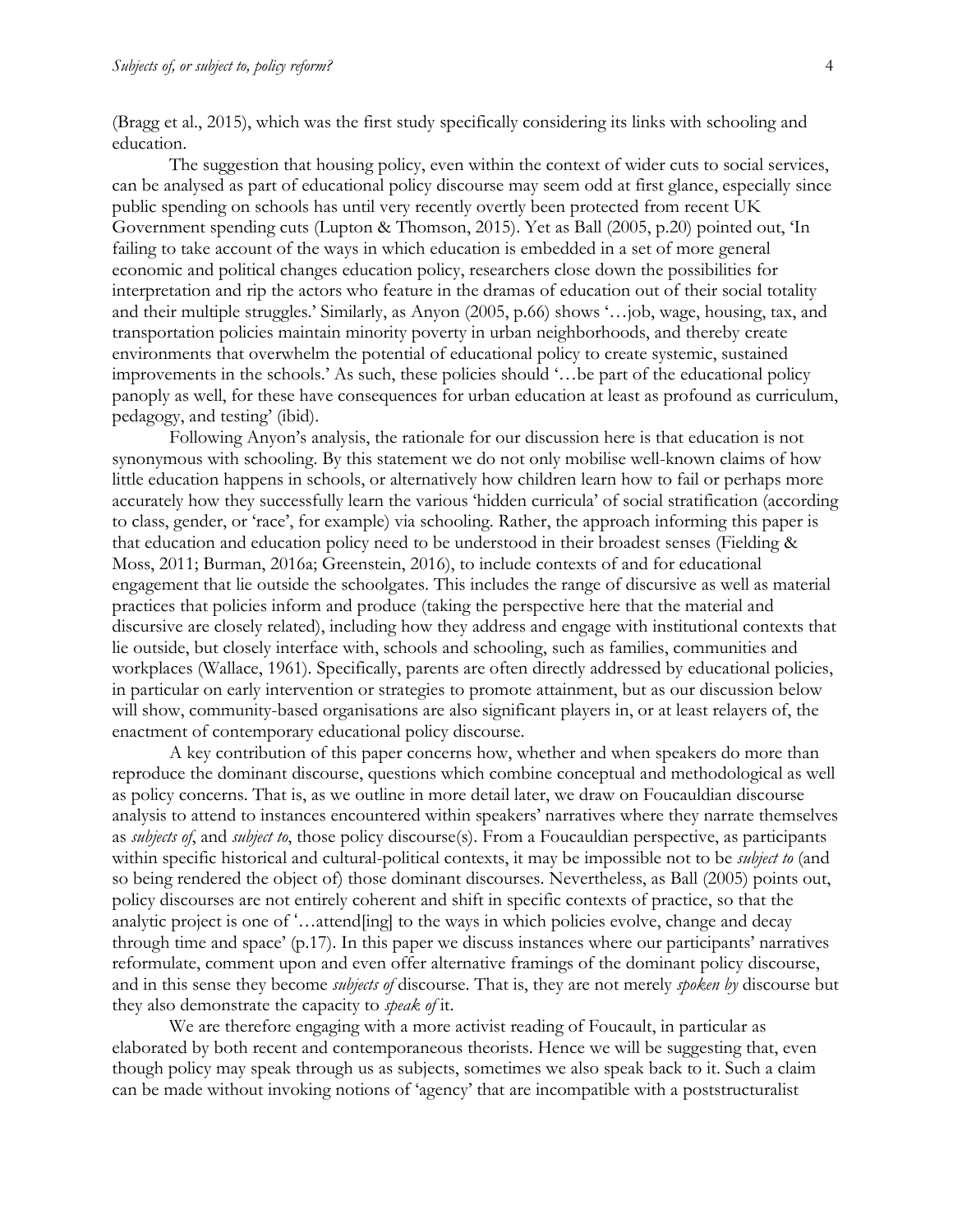understanding of the production of individual subjectivity, such as Foucault's strong constructionism (see e.g. Danziger, 1997). Rather, through close attention to particular accounts or narratives of the *practice of* policy, arising from and situated within particular contexts, the play and interplay of repetition/reproduction, reflection and re-formulation can be attended to, which – as we illustrate below – can sometimes offer more indications of resistance that predominating (governmentality) readings of Foucault allow.

It should be noted that the Foucauldian focus here arises not only as a tool to analyse participant accounts of the educational impacts of welfare reforms, but also as a way of interpreting the wider circulation and functioning of educational discourse. Various commentators have highlighted how educational discourses have become a key feature of current neoliberal political practice, in the sense of shifting from direct prescription or legislation to motivating for ways to better teach or guide the performance of good citizens. This pedagogical state (Jones et al., 2013), not only positions citizens as in need of learning the correct (political) lessons (of how to behave, work, live, etc.), but it also selectively promotes the regulation and scrutiny of some social sectors over others – in particular welfare recipients who form the focus of significant moral and scientific policy discourse.<sup>2</sup> From this perspective, then, not only does any policy affecting children's engagement in schooling count as 'educational' for our purposes, but we are also concerned with the ways policy now mobilises educational discourses (of teaching and learning) that produce particular forms of subject position (Davies & Harré, 1991) or subjectivity (Henriques et al., 1984/1998) or, in the terms we use here, subjectify (Patton, 1986; Davies, 2006) particular groups of citizens as teachers, students or learners. As we shall see, not only are children so addressed, but also parents, with particular conceptions of the social correspondingly enacted.

After outlining the discursive parameters of the policy context surrounding the 'bedroom tax' and our methodological approach to analysis, the rest of this paper focuses on the ways various stakeholders in the study – parents/carers, school staff and other community-based organisations – narrated its educational impacts, attending to the subject positions assumed by the narrator as well as those narrated about. Four examples are discussed to address two key aims: firstly, the different positionings available to, and narrated by, these different stakeholders thus illuminating the educational impacts of current policy discourse in the UK. Second, we explore these as methodological illustrations of different ways a Foucauldian discursive approach (informed also by post-Foucauldian perspectives) can inform educational policy analysis. We conclude the paper with some reflections on what these examples might indicate about material-political and discursive conditions for turning regulation into resistance, highlighting not only wider discourses that challenge prevailing passive and determinist positions around poverty and educational policy, but also some specific discursive interventions made by those subject to those policies.

#### **The 'Bedroom Tax' and/as Neoliberal Discourses of Work and Family**

As already indicated, this paper draws on material generated from a project exploring the impacts on children and families of a current UK cut in housing –related welfare support, called the 'Removal of the Spare Room Subsidy' policy. This policy was introduced in April 2013 as part of a wider programme of welfare reforms, and it remains in force despite much controversy and

 $\overline{a}$ 

<sup>2</sup> The 2014 All Party Parliamentary Group 'Character and Resilience' Manifesto is a case in point, also illustrating the drift of 'character education' from the US into the UK, and combining the conservative moral reading of 'character' with a more 'scientific' and so 'modern' term 'resilience' (see Burman, 2016b).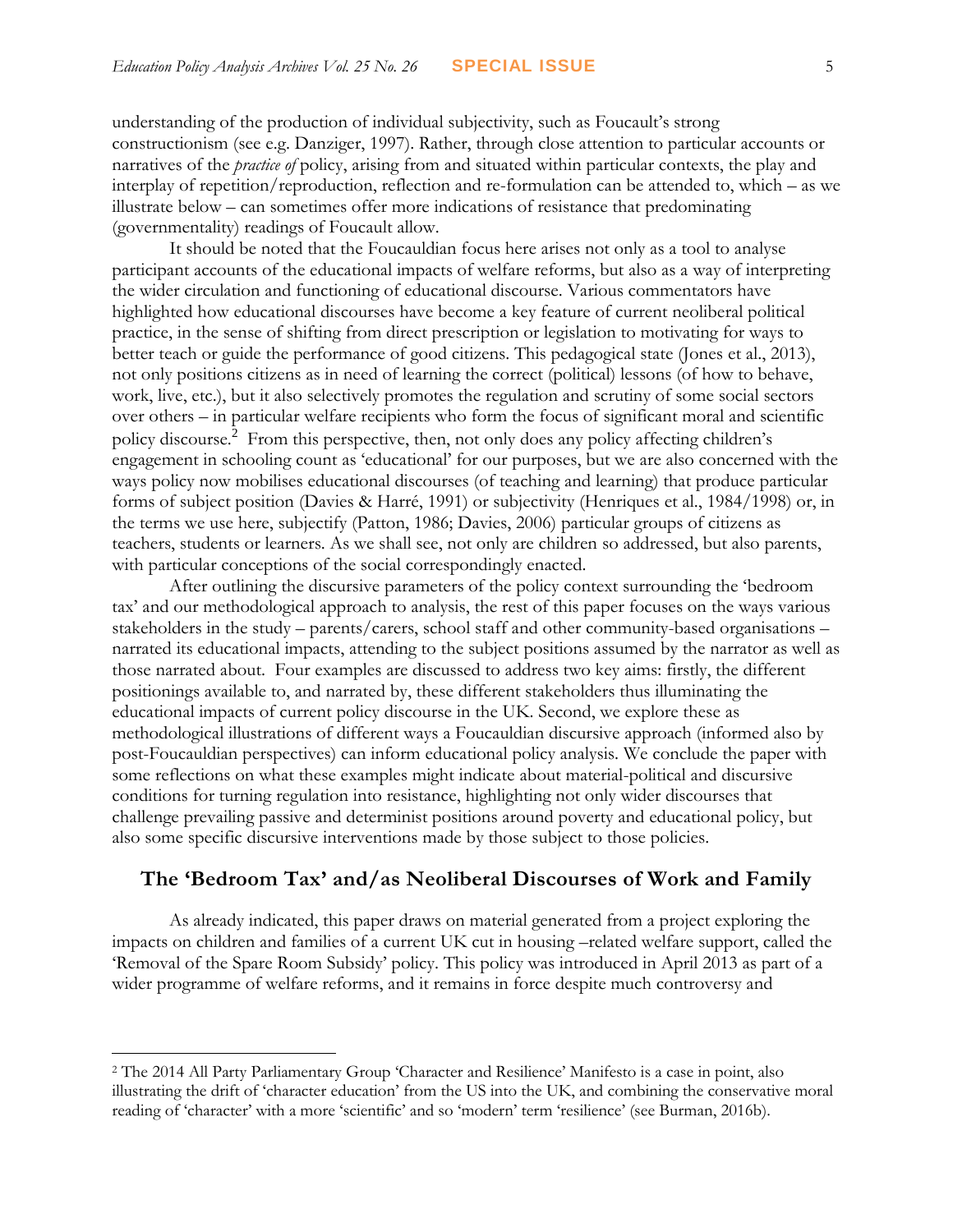$\overline{a}$ 

agitation.<sup>3</sup> Our project, the first study specifically addressing connections between welfare, wellbeing and education in relation to this new 'tax' (or welfare cut), was conducted in our locality (Manchester, UK).<sup>4</sup> It documented both the material and emotional effects of these cuts in welfare support (which are financially quite significant)<sup>5</sup> on parents and children, which were accompanied by other welfare cuts affecting the same groups (see Bragg et al., 2015; Greenstein et al., 2016), with a particular focus on exploring their impacts on children's educational engagement.<sup>6</sup>

As its more common or popular designation as the 'bedroom tax' suggests, instead of official terms such as 'removal of the spare-room subsidy', 'social sector size criteria', or 'underoccupation deduction', this policy directly intervenes in the structure and composition of the domestic space, in terms of specifying age, gender and generational relations governing allocation and entitlement to space within the household. The colloquial name change points to the general perception of the policy as a tax rather than a removal of subsidy, while the topicalisation of 'bedroom' highlights a focus on intimate relations and sleeping arrangements. Through defining these, the 'bedroom tax' works to prescribe and proscribe family forms and ties, and in this sense can be read as going beyond mere economic considerations (of cutting welfare costs) to intensify the psychological gaze upon families (see Greenstein et al., 2016, for further discussion). This point is important to our later analysis, as such presuppositions are at play in particular within our final example discussed below, while it may also account for why the 'bedroom tax' is generally understood as both indicative of, and perhaps the most despised example of, general welfare reforms. As the (then) Shadow Work and Pensions Secretary Owen Smith said, 'If one policy sums up the cruelty of this Tory government it's the Bedroom Tax'.<sup>7</sup>

This policy participates in the neoconservative political narrative of the post 2008 economic crisis as arising from too much public spending on welfare, and the moral/characterological deficits of the poor, rather than the mismanagement of bankers and their backers. Thus this, as other, welfare 'reforms' (we scarequote the term 'reform' to topicalise how this is really a cut) mark the discursive creation of certain types of individuals and families as deserving and valued, against which '...classed Others are produced and symbolically shamed for not being austere enough' (Jensen, 2012, p. 15).

Clearly, the 'bedroom tax' is merely one of a raft of cuts in welfare reflecting the neo-liberal economic reforms that have restructured the labour market (worldwide and also in the UK) to make work low-paid, precarious, fragile and often short-term (Bailey, 2016). This accounts for why the examples discussed below concern impacts of reduced income on households, rather than only what

<sup>3</sup> This included grass roots resistance through local organizations and the formation of a national coalition of activists against the tax (see [http://antibedroomtax.org.uk/#\)](http://antibedroomtax.org.uk/) as well as opposition by trade unions and political parties.

<sup>4</sup> The project was funded by the University of Manchester Humanities Strategic Investment Fund under the title 'Investigating the social and educational implications of reforms to housing welfare in Manchester' from January 2014 to July 2015.

<sup>&</sup>lt;sup>5</sup> Affected households have had their housing benefits cut by an average sum of  $f<sub>1</sub>10-25$  per week.

<sup>6</sup> The sample of participants was drawn from key geographical areas of the city affected by the welfare changes with high populations in social housing and comprised: 14 parents of (in total 24) school-aged children, (9 women, 5 men), 10 of whom were interviewed twice with a six month interval to document their changing situations and perspectives as the policy 'bit', 39 service support providers, including 12 community support and service providers (3 housing, 3 social support -specialising in work with children and young people- and 3 from faith-based organisations, and 2 from health-related organisations, one of which provided a food bank, 20 school-based professionals were interviewed drawn from 8 Schools (4 primary, 4 secondary) in the two areas.

<sup>7</sup> Quoted in https://getoutofdebt.org/97870/bedroom-tax-two-years-on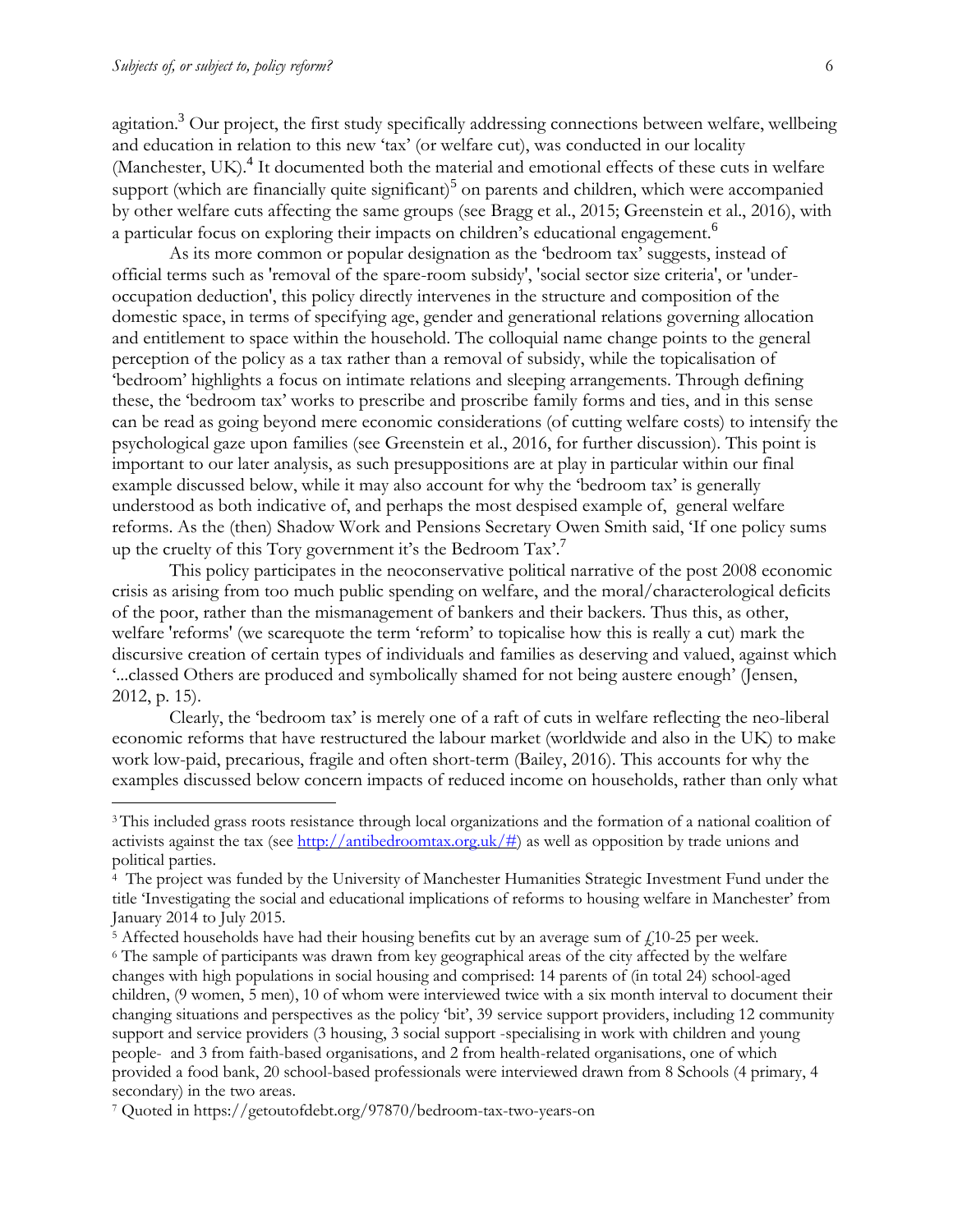is happening to children's sleeping and housing arrangements. It is also worth noting here that, contrary to the public discourse of poverty as a matter of unemployment, even chronic unemployment, the most common picture is of in-work poverty (Rosso et al., 2015; Shildrick et al., 2010); that is, of periods of temporary, low paid employment generating incomes below minimum thresholds, which have been shown to particularly affect single parents and households with children (Padley & Hirsh, 2016).

Alongside this, current policy constructs poverty as a question of individual responsibility (Grabham & Smith, 2010; Pantazis, 2016), such that responses focus on 'activation'. That is, the neoliberal state encourages its citizens to be entrepreneurial and self-sufficient (Bhattacharyya, 2015; Lister, 2006; 2011). This discursive turn 'explains' poverty as the result of reckless behaviour, so that its alleviation becomes a matter of re-educating the poor out of state dependency. In this discourse, questions of unemployment are transformed into discussions about strategies to increase 'employability' or to counter 'worklessness', both portrayed as a feature of intrinsic traits of the individual rather than socio-political conditions. Indeed notwithstanding the widespread discourse around cultures of worklessness and state dependency mobilised through narratives of povertystricken households composed of three generations of unemployed people, researchers were scarcely able to find any such households (Shildrick et al., 2012). In relation to the 'bedroom tax', and its impacts on parents of school-age children, the focus is on economic mobility, rather than on inequality, which occludes the role of structural changes to global markets in the creation and maintenance of poverty, in and out of work (Jensen & Tyler, 2012).

In terms of the broader concern with educational discourse outlined above, of pedagogical and psychoeducational imperatives operating outside explicit schooling institutions, we should note that the discourse of responsibilisation configures poverty as an educational issue in three ways. First, it is about educating the poor to find work through creating policies that penalise poverty and are presumed to 'incentivise' people into finding (and keeping) more paid work (Jones et al., 2013). Second, through the (false) portrayal of intergenerational worklessness (see Shildrick et al., 2012), these 'incentivising' policies are seen as useful in eradicating the cultures of worklessness and thus as an educational measure to prevent the spread of this 'culture' to future generations. Third, and crucially, these discourses place an onus on mothers to nurture resilient children who can maximise their 'human capital' in face of the adversity of poverty (Henderson & Denny, 2015). It is worth noting the contradictory policy demands on mothers to be simultaneously engaged in full time paid work (see Cain, 2016) and be emotionally available and ready to invest in the right nurturing response that would lead to such resilience. Hence our analysis extends feminist critiques of the individualisation of poverty in highlighting its deeply gendered aspects (e.g. Morini, 2007; Lister 2006), whose covertly racialised aspects (Bhattacharyya, 2013) and unequal impacts on disabled people (e.g. Duffy, 2013; Power et al., 2014) should also be noted. While unwaged care and reproductive work is disproportionately carried out by women, not only is this made invisible through rendering entitlement to many benefits conditional on actively seeking and gaining waged work and prioritising it over other commitments (Grabham & Smith, 2010; Pykett, 2012a), but cuts to social and educational services actually increase demands for this unpaid care (Abramovitz, 2012; Harrison, 2012; Roy, 2012; Roberts, 2014).

Notwithstanding its coexistence with other welfare cuts under neoliberal state policies, then, the 'bedroom tax', is of particular interest in relation to discourses of gender and class (including their intersections with racialisation and disability-status), which it both presumes and intensifies. As Murray (2014) noted, attention to this performativity suggests that the feminisation *of* poverty through welfare cutbacks is better framed as a feminisation *through* poverty. Hence not only does the 'bedroom tax' incite further state surveillance of the domestic sphere (in the name of neoliberal responsibilisation), it also *performs* particular - here particularly gendered and classed - acts of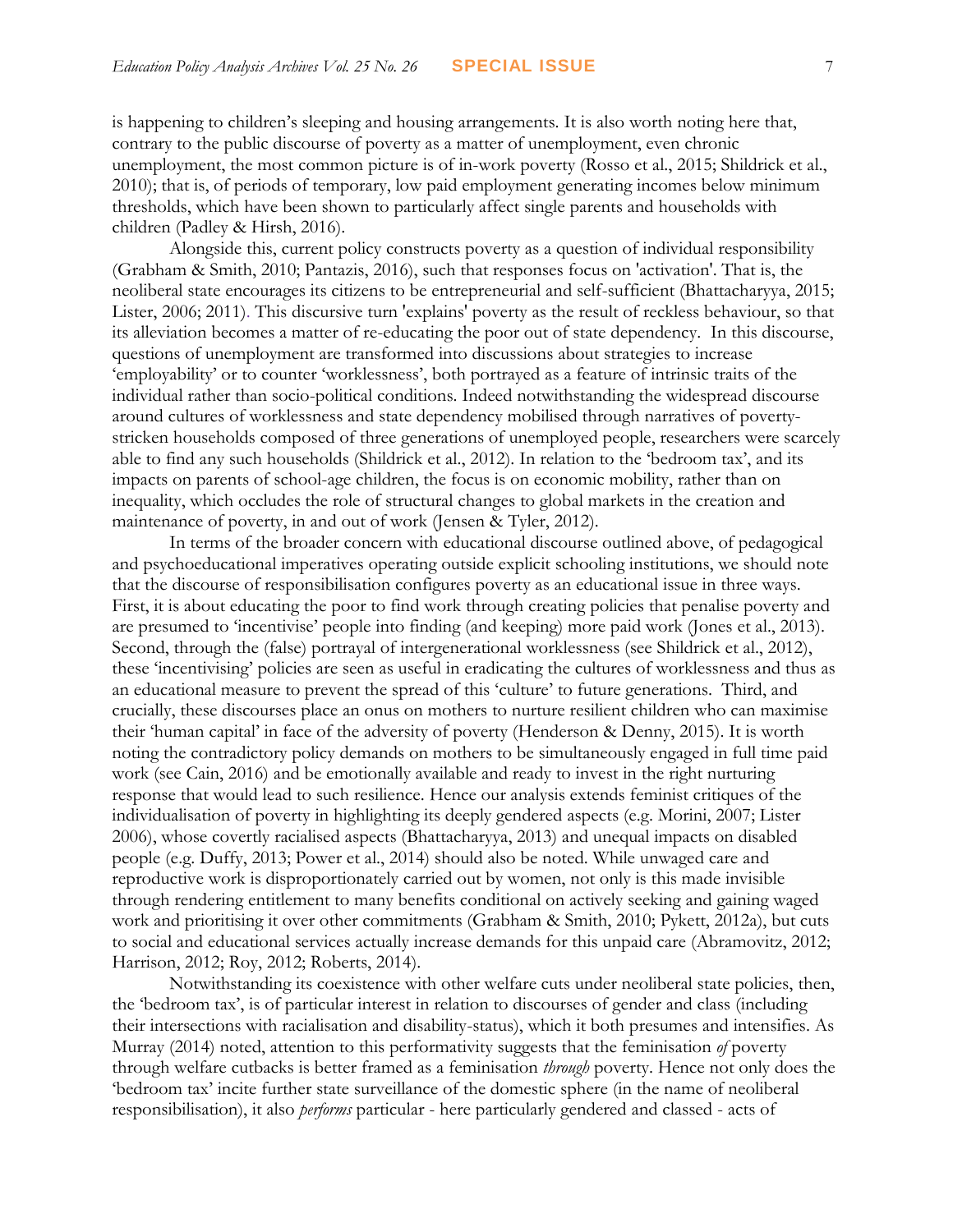$\overline{a}$ 

reification, or fixing of positions and identities. This conceptual-political point also has methodological implications, in terms of how narratives of its impacts can be analysed. It is the construction and negotiation of such positions by and through educational discourses and the accounts generated from and about educational practices that we attend to here.

#### **A Foucauldian Discursive Approach**

Our account so far has followed much of the critical social and educational policy debates that mobilise social constructionist or discursive frameworks. In particular, such discursive approaches have been helpful to explicate the repertoire of elements and positions brought to the fore by neoliberalism (Ball, 2015; Ball & Olmedo, 2013). These include not only active, and increasingly agile (Gillies, 2011) subjects, who are incited to maximise themselves to make good amid fluctuating markets (Masschelein & Simons, 2005) and a retrenched state, but also the responsibilisation (the making responsible) of citizens for functions and activities previously undertaken by and guaranteed by the state. The obverse of these can be seen in the rise of diagnoses of anxiety, vulnerability and other forms of distress associated with financial pressures, precarity and insecurity, that can lead even to suicide (Barr et al., 2015; Ellis et al., 2013; Isin, 2004 ). (Indeed it is worth noting that a key rationale for undertaking our study was because of the escalation in referrals to psychotherapy services in which some of the research team were involved, see also Winter et al., 2016). In particular, as with the discursive shift from 'unemployment' (a structural condition) to 'worklessness' (figured as an individual attribute or state), processes of psychologisation are at work (De Vos, 2012, 2014) that correspond both with the occlusion of global and local structural explanations and – as a correlate of responsibilisation - imply a retraction or minimisation of the social bond. Further, to promote this psychologisation there is a pedagogical state that extends schooling outside classrooms to guide and educate parents and families to make better choices, rather than fund resources (Jones et al., 2013; Pykett, 2012b).

Since several discursive approaches are employed by social and educational policy critics, we now explicate our specific approach.<sup>8</sup> Our analysis here engages Foucault's analyses of the ways modern states focus on disciplinary practices as elaborated by institutions governing the family and individual-state relations, and the corresponding subject positions they enable or ward off (Foucault, 1980, 1981, 1988a,b); that is, the way people are disciplined by the organisation of discourse. We draw on a Foucauldian model of subjectification or subject-formation - as elaborated both from within and in relation to the social (Foucault, 1970; 1983a; Ball, 1990, 1994, 2005, 2015; Bourke & Lidstone, 2015; Olssen, 2006; Popkewitz & Brennan, 1998). As Patton (1986) puts it: '*subjectification*' refers to 'those forms of conscious and unconscious relation to the self which make us subjects of a certain kind' (p.24). Contrary to some criticisms of the ways Foucault's analytical frame has been applied in educational research (in particular as formulated by Scheurich & McKenzie, 2005), our focus is at least as much on the modalities of subjectivity promoted or proscribed by particular discourses as on the forms of regulation and control (Burman *et al.* 1996). This difference of

 $8$  To clarify, we are not claiming that our, Foucauldian-informed, approach is superior to – say – a more sociolinguistic, critical discourse analysis (which is particularly suited to written, crafted policy text, Fairclough, 2013; Fairclough & Fairclough, 2013), or a Gramsci-informed analysis (helpful for analysing popular and political cultural forms, Laclau & Mouffe, 2001). As Parker (2013) outlines, all of these are useful but each approach works best at particular levels of analysis and with particular kinds or genres of text: that is, with distinctive spatial and temporal textual specifications. Each is also oriented to particular kinds of research questions.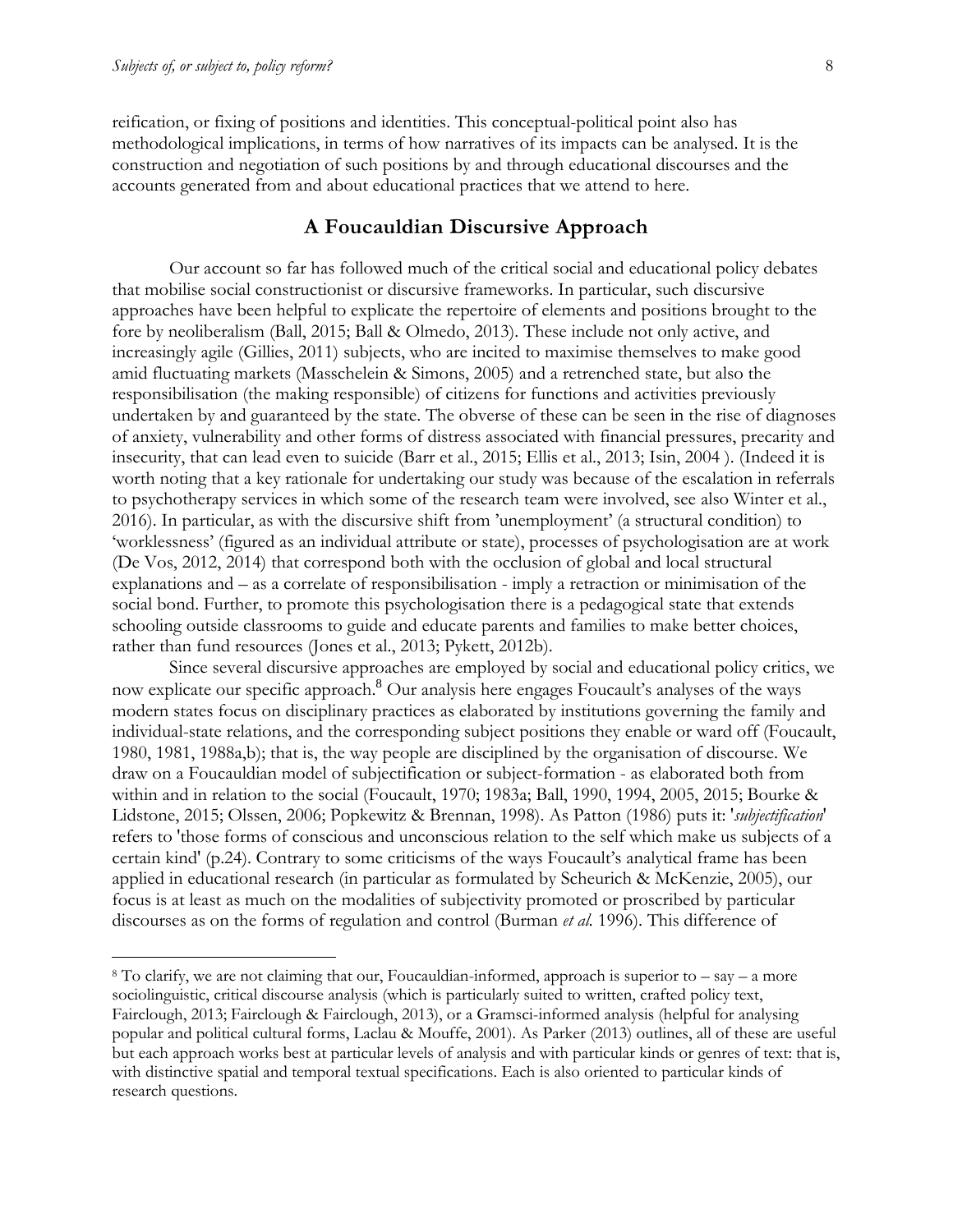emphasis perhaps arises from our own intellectual histories which, in addition to education, span critical psychology, community development, counselling psychology and disability studies, where the reception of Foucault has been oriented to challenging the 'psy complex' (Ingleby, 1985; Rose, 1985) with its production of forms of normalisation and pathologisation. Nevertheless, the project of elaborating socially-based models of the subject has remained a key socio-political project (see e.g. Henriques et al., 1984/1998; Adlam et al., 1978), including how (subjective and political) change is possible (Butler, 1997). While influenced by, we therefore also depart from, some governmentality approaches (e.g. Rose, 1990; Rose et al., 2006), which we read as offering too deterministic a reading of power relations. Instead we align with reformulations emerging within educational research of Foucault's earlier work that allow both for a greater political engagement and understanding of counterpractices of power (Allen, 2015, Ball, 2005; Pêcheux, 2014). As Foucault put it:

*…*everything is dangerous, which is not exactly the same as bad. If everything is dangerous, then we always have something to do. So my position leads not to apathy but to a hyper- and pessimistic activism. I think that the ethico-political choice we have to make every day is to determine which is the main danger*.* (Foucault, 1983b p.356)

For our purposes here, discourses are understood both as structurally elaborated and as situationally reiterated frameworks of meaning, with possibilities of shifts and renegotiations arising within specific local practices (Parker, 1992; Burman & Parker, 2016; Burman et al., 1996). Elaborating a model of power as relationship 'exercised from innumerable points' (Foucault, 1981: 94), Foucault highlighted complex reverberations and resonances that transfer across, between and within bodies and minds, and between the psychic and the political. So while discursive frameworks define and delimit what can be spoken, and in particular set out positions and relationships between elements and parties within each discourse, yet even if (or perhaps precisely because) there are predominating or hegemonic discourses, there are also counterdiscourses – suppressed or subordinated ways of speaking or perspectives. It is the job of the Foucauldian analyst to notice the gaps and shifts within and between discourses as routes into explicating those suppressed or hidden transcripts of power (Scott, 1990) or subaltern voices (Spivak, 1988). As Foucault's student and interpreter, philosopher Michel Pêcheux<sup>9</sup> noted (in a recently re-translated paper): 'The object of discourse analysis, as it actually developed on the basis described, is precisely to explain and describe the construction and sociohistorical ordering of constellations of utterances' (Pêcheux, 2014, p. 95, fn6). We will return to Pêcheux's account later, as we have found this useful in helping to explicate and further evaluate our approach.

Foucault's famous claim, 'Where there is power, there is resistance' (1981, p. 95), while amenable to multiple interpretations, nevertheless is fruitful in highlighting how taking seriously the relational character of power presupposes that resistance takes multiple forms: 'These points of resistance are present everywhere in the power network. Hence there is no single locus of great Refusal, no soul of revolt, source of all rebellions or pure law of the revolutionary. Instead there is a plurality of resistances.... the odd term in relations of power... distributed in irregular fashion... the swarm of points of resistance traverse social stratifications and individual unities.' (Foucault, 1981, p. 96).

As transindividual frameworks of meaning, therefore, discourses are both symbolic and material in effect (Parker, 2014; Burman, 1991; Burman et al., 1996). This approach helps to identify

 $\overline{a}$ 

<sup>9</sup> While Pêcheux (1938-1983) is sometimes described as a follower of Louis Althusser in terms of his focus on questions of identification, he worked closely with and commented on Foucault's ideas, while his analyses were oriented to the nuances and particularities of (the French) language – see e.g. Pêcheux (1982). As will be discussed later, his reading of Foucault and further contribution to discursive approaches allows for a more performative or active engagement.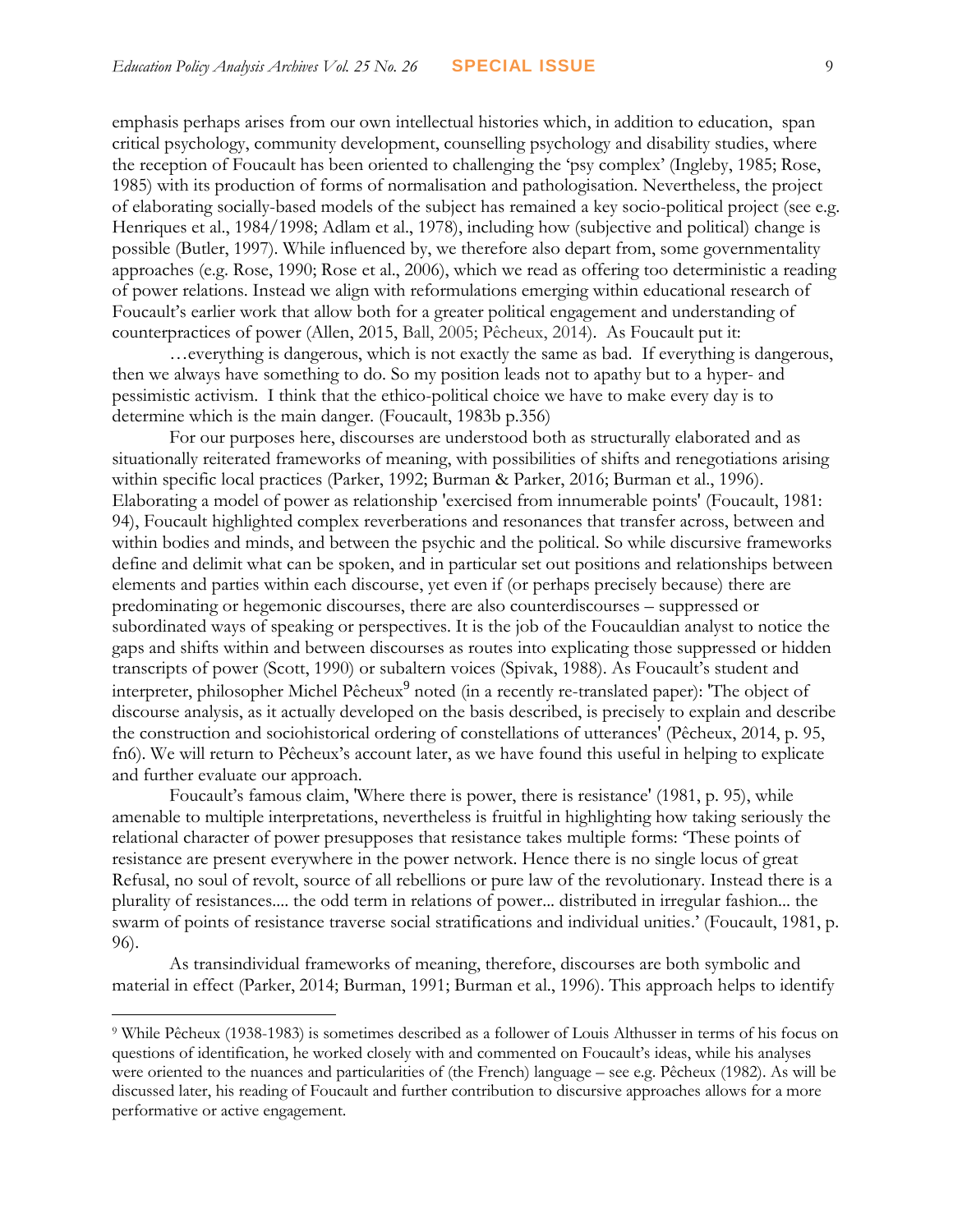how participants are both *subject to* prevailing political and practice-oriented discourses (of educational "problems"), and also – at times – how they become the *subject of* – in the sense of reformulating - these in accounts of their everyday activities.

Having outlined our approach and the context in which the interviews that form the focus for our analysis were generated, we focus on four illustrative examples. These examples not only address the production and regulation of subjectivities via social and educational policy implementation, but also some glimpses of resistance to this as expressed by those who are its primary subjects. Or as Ball (2015: 310) puts it, as '…an agonism, a process of self-formation through engagement.' Our account moves between explication and analysis, in order to fulfil the two key aims motivating this analysis. That is, not only to, firstly, deepen understanding of the material presented in relation to its educational policy aspects, but also, secondly, to demonstrate and evaluate particular aspects of the discursive approach mobilised. Hence we also aim to illustrate how a Foucauldian-informed discursive approach engages with and offers educational policy-relevant readings of diverse kinds of material, including as framed by various local policy enactors (ranging from teaching and community practitioners to parents).

As such, each example is situated in relation to particular debates and literature relevant to its topic. So we move from theory to empirical analysis, and back again. The examples we discuss below may be familiar, even routinely encountered, ways of speaking of students and their parents. To the extent that this is so, this works to support our wider aims of, first, showing how discursive analysis of everyday, assumed descriptions offers ways to explicate and interrogate the socio-political context they imply while, secondly, highlighting how such common resources combine with the specific and current case of welfare 'reform'/cuts to both inscribe and then intensify anew particular (usually vilified) subject positions for children and families from poor communities.

Four examples are interrogated, drawn from across the participant groups in our study. Firstly, from the school staff, how student 'bad behaviour' or 'going off the wall' becomes transformed into an understanding of the effects of hunger - with correspondingly different consequences for intervention. Secondly, the formulation used by school and community practitioners about services or amenities as 'gone' is analysed, as working to occlude and so naturalise cutbacks in state support and provision. While these practitioners struggle daily to alleviate poverty and deprivation, this indicates how they are nevertheless operating within a discursive field whose material environment and discursive resources work to reduce the social to the familial. Further, the de-legitimation of discourses around reduced service provision and material contexts gives rise to discourses that intensify the focus on parenting, as illustrated by our third example. In this, we move from the analysis of (the presence or absence of) specific words or phrases to broader discursive structuring of the accounts, focusing on how the topic of food (which has featured significantly in our first example) comes to be narrated by school and community practitioners within a particular, pedagogical, frame – with consequences for the moral-political positioning and evaluation of those (parents and families) who engage with such provision. These three indicative discursive tropes are discussed alongside a, fourth, example - this time arising from our corpus of parents'/carers' accounts of, and for, their circumstances. Here we, as researchers, were directly addressed by one particular parent interviewee, in terms of subject positions assumed, attributed and re-negotiated in their accounts to us. We interpret this specific example not merely as a request or even demand for 'validation' of her own perspectives (as some qualitative research assumes the function of interviewing to be), but also as setting in circulation an alternative discourse about her – and, crucially, also other parents' and families' - competence and resourcefulness in dealing with adverse circumstances.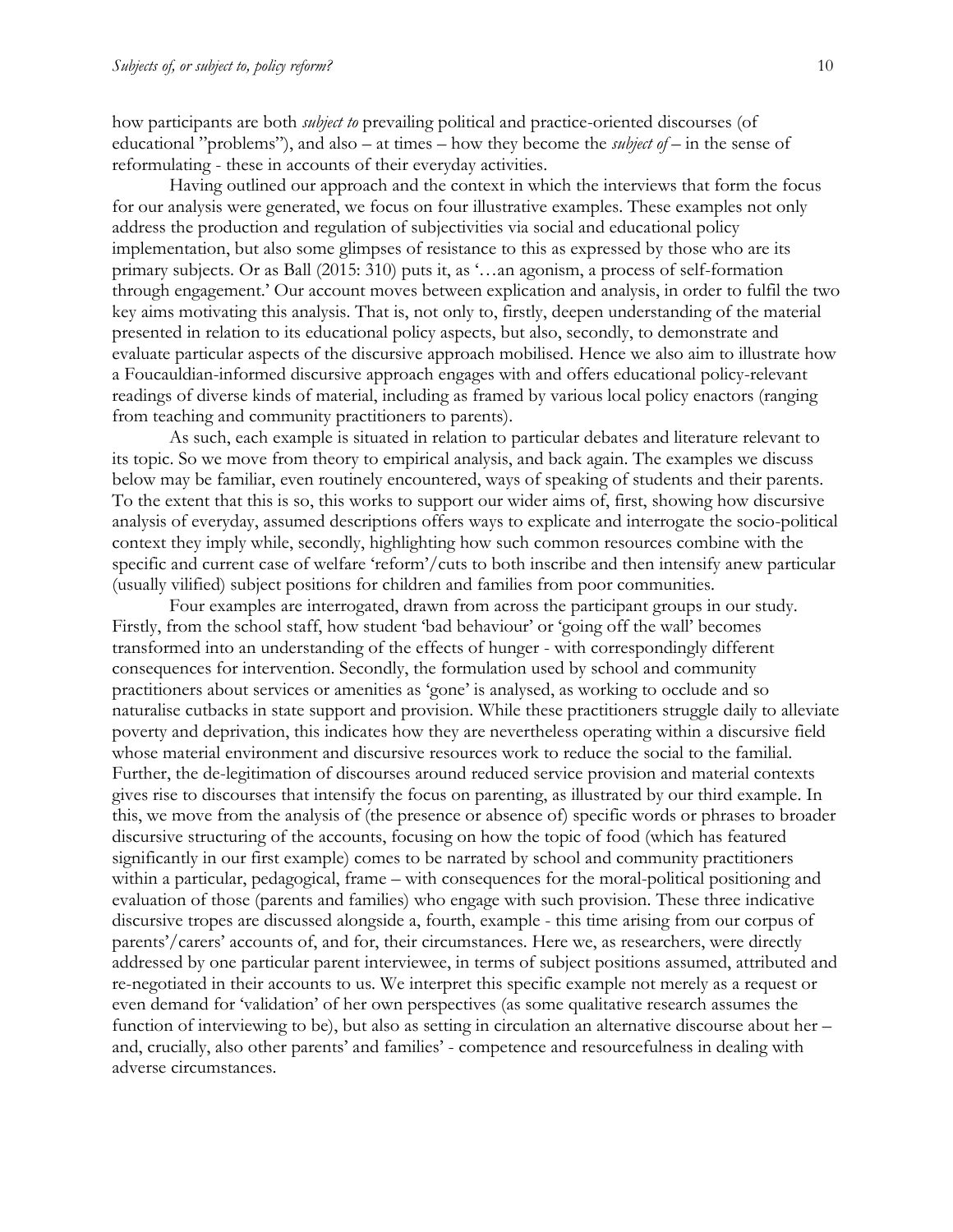So we turn now to the examples, drawing from our corpus of interview material from structurally differently positioned participants interviewed for the 'bedroom tax' study, taken here as indicative of the impacts of welfare reform for children's schooling and their families.

## **'Off the Wall' or Hungry?**

Interpretation-led descriptions have long been noted in educational research, giving rise to competing explanations for student (mis)behaviour (see Marks et al., 1995; Billington, 2006, Greenstein, 2015) which they both reflect and perform. The classroom, senior teachers and teaching support workers interviewed in our study offered as examples of the impacts of the 'bedroom tax' (alongside other welfare reforms) their difficulties in arriving at the 'correct' reason for 'bad behaviour' and disengagement at school. Their accounts overwhelmingly focused on children coming hungry and inadequately clothed to school, stressed, fatigued and therefore ill-prepared to engage in schoolwork. <sup>10</sup> Examples included:

We've had some young people that's come in and they haven't eaten or things like they're all off the wall they can't concentrate they can't settle down in their lessons and then that then you know ends up with the teacher ahm (.) I dunno the teacher having an issue with the young person the young person usually getting sent out and [this] usually has a trickle effect because if they get sent out of the class nine times out of ten they end up coming to me… (Teaching Support Worker)

'Off the wall' offers a non-technical description of apparently unacceptable behaviour that is itself ambiguous, conveying $11$  either eccentric, unconventional behaviour (which might even be positive in the sense of being 'creative') that extends to 'craziness'. Its informal character does some important work, as doubtless a more 'technical' description would sound not only more censorious but also imply some kind of diagnostic labelling - as in ADHD for the later reformulation 'hyper' (see below). Significantly, 'off the wall' also includes anger (see our discussion of 'defiant' later).

An interesting corollary of this ambiguity around hunger or being 'unsettled' (a further, somewhat anodyne, apparently value-free euphemism) is the way behaviour becomes framed as 'the teacher having an issue with the young person', which, significantly, positions the *reaction* of the teacher as the *cause* of the response. This interestingly sidesteps the question of the (mis)behaviour, which (through the 'teacher having an issue with') thereby implicitly threatens to position the teacher as responsible for eliciting as well as managing the 'young person''s behaviour. We might note the recurrence of (lack) of 'settling', a term apparently used to connote engagement in educational activity, but which of course invites other readings – in terms of (de)colonization that would render the role of schooling much more questionable (including whether education should be something one settles into or rather is unsettled by) (Tuck & Yang, 2012). The need for 'simmering down' (read here as becoming calmer, rather than the culinary sense of intensifying through gentle cooking) can be seen as a necessary supplement to the 'off the wall' narrative. The same support worker continued: 'usually after break when they had something to eat they kind of simmer down and they're not as I don't want to say off the wall but as you know hyper or they're a lot more they're able to concentrate a lot more now that they've simmered down'.

While its prevalence is perhaps overdetermined by the rise of behavioural therapeutic models as well as educational policy debates, the discourse of behaviour (including the desirability of

 $\overline{a}$ 

<sup>&</sup>lt;sup>10</sup> It was noteworthy that teaching assistants and more junior teaching staff, rather than senior staff, were better able to offer more specific and detailed examples and indicate their awareness of difficulties (with some exceptions, including another head teacher who described arranging a loan for a mother).

<sup>11</sup> According to Google dictionary (accessed 160616). It is also a North American formulation.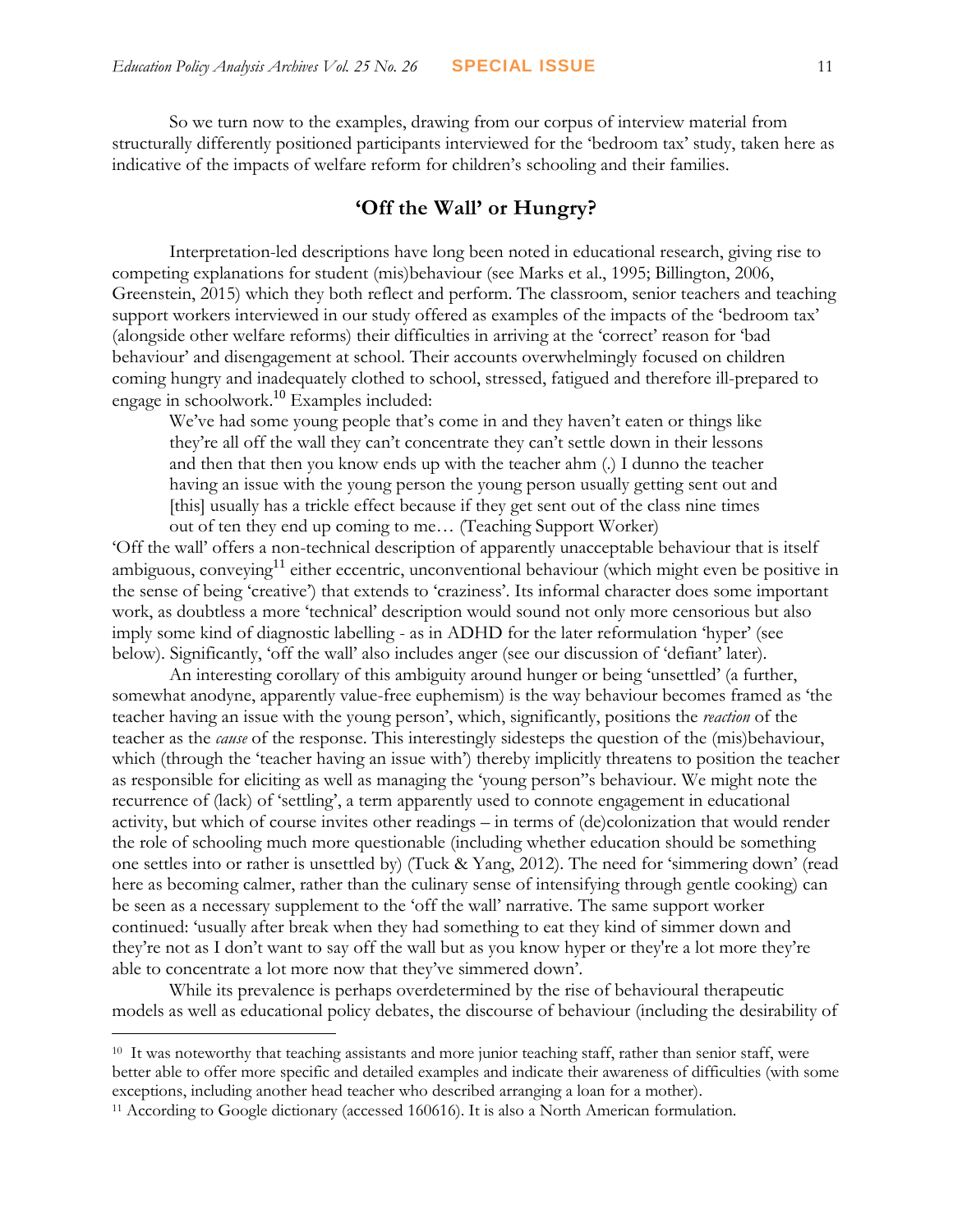'settling') topicalises school management, rather than looking at wider socio-political context. It positions the child *as a* problem for the teacher and school, rather than as having problems or difficulties in relation to which the school could or should support them. It is part of a repertoire whose elements might include other subjects (teachers, other advisors, and perhaps other educational professionals including social workers or school psychologists) who have their own complex histories and power relationships with each other. Yet such discourses also lead to specific kinds of material actions (of censure, punishment, even exclusion). We might note that there may be covertly gendered and racialised features of this child-as-problem discourse, as well as classed (as particularly attending to boys and, in the UK context, to African-Caribbean boys particularly, see Coard, 1971; as also African-American boys in the US, Watts & Erevelles, 2004), to which even a child-centred discourse (of needs, developmental stages, or relational processes) might subscribe (Burman, 1996).

Such positionings are clearly not unique to neoliberal policies. Skrtic (1995) argues that the dominance of the functionalist worldview in the very early models of state schooling implemented the mutually reinforcing theories of organisational rationality and human pathology into practices, policies and theories of education. As a result, the problem of school failure was reframed as two interrelated problems – inefficient (non-rational) organisation and defective (pathological) students. This removed the problem of school failure from general educational discourse and compartmentalised it into two separate but mutually reinforcing discourses. The first discourse was in the developing field of educational administration, which, in the interest of maximising the efficacy of school organisations, was compelled to rationalise its practices and discourse according to the precepts of 'scientific management', an approach to administration designed to increase the efficacy of industrial mass production firms (Donaldson & Edelson, 2000). The second discourse on school failure was in the field of 'special education' that emerged as a means to remove and contain the most recalcitrant students in the interest of maintaining order in the rationalised school.

The move identified here from an explanation of 'bad behaviour' or disengagement with learning, each of which is too often framed under psycho-medical labels such as EBD (emotional behavioural difficulties) or ADHD (attention deficit hyperactivity disorder) to 'hunger' (via the trope of 'off the wall') therefore involves a major shift from a child or person-centred model concerned with intentions and actions in need of correction that are in danger of infecting others and disrupting the smooth functioning of school processes, to one of a subject whose actions arise from a condition (of hunger) or need over which they have no control, and which school staff feel an obligation to meet.

This shift opens up a space of resistance to the dominant discourse of neoliberal educational policy that seeks to promote what Masschelein & Simons (2005) call the 'entrepreneurial self' and which constructs success and failure as individual responsibility; with social participation figured as economic productivity. This has significant consequences. First, this changes the frame of the subject position of the (hungry rather than bad/disruptive/deviant) child, embedding children not only with a family or school context, but also in relation to wider social processes and policies. Second, it reframes the educational relationships, highlighting the role of care and concern rather than focusing merely on increasing measurable "achievements" (and it should be noted that this emotional labour extends the work of the teachers and teaching assistants very considerably).

What is noteworthy is how the two descriptions or explanations are acknowledged, in the teacher's account, as being coterminous or simultaneously available. Moreover, that her first interpretation was in terms of bad behaviour. Indeed this ambiguity was only resolved by the reported observation of the child's (re)action (of snatching food) or (in another example cited) of being uncharacteristically keen to go for an early lunch (prior to the time allotted to the child's year group). Discussing this specific case, the support worker reiterated: *'whether it's just him being defiant and*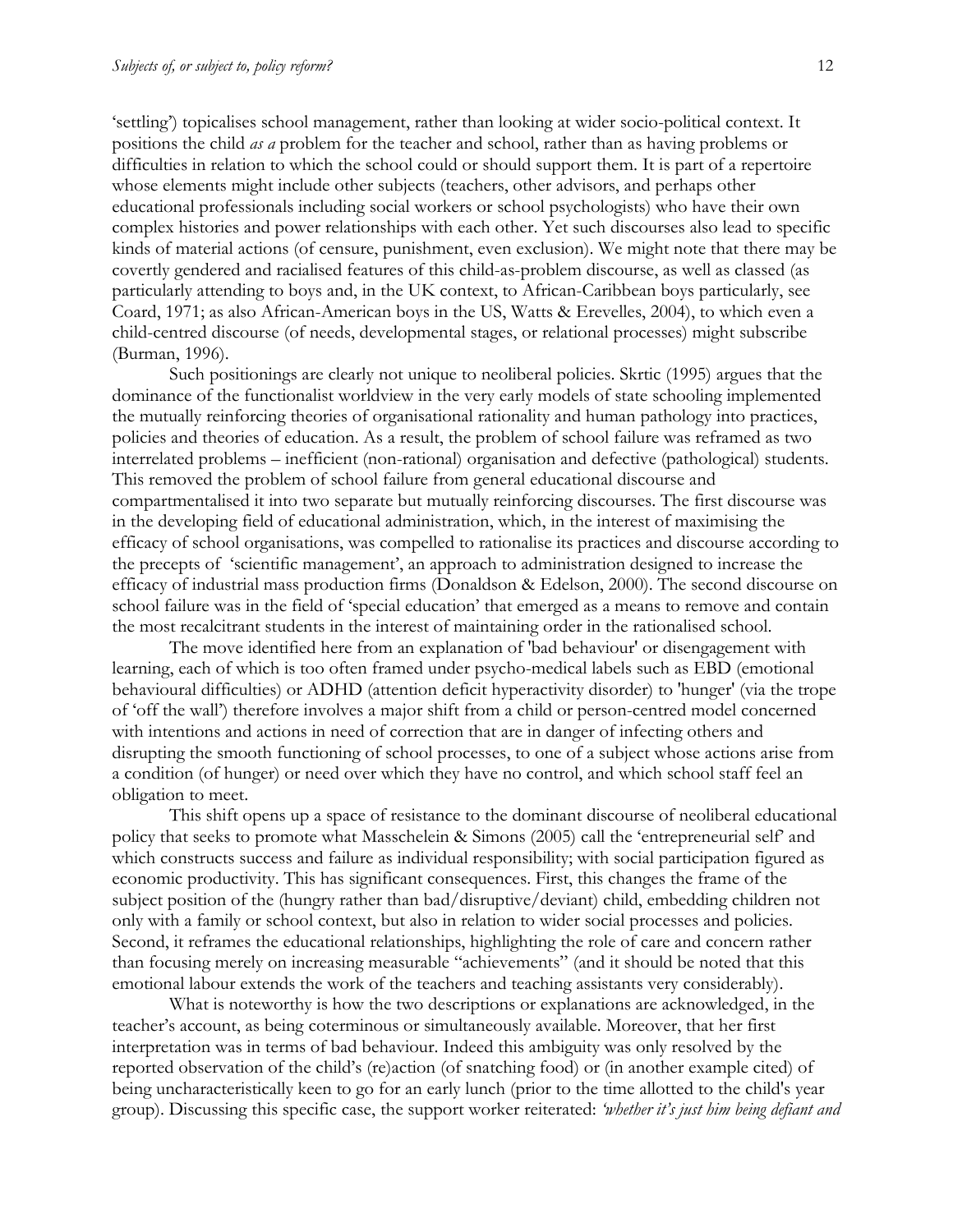*just thinking I'm going to skip lesson and go or whether that is that he's genuinely hungry and going and you know I guess that needs we need to get to the bottom of that but I find that with him once he's had something to eat he simmers down.'*

In terms of the corresponding subject positions occupied by those reporting these incidents in our interviews, the school staff can be read as implicitly acknowledging the ease with which such misdemeanours could have been misclassified (in the above example, from 'defiant' to 'genuinely hungry') and so, presumably, giving rise to pathologising or punitive rather than philanthropic responses. Nevertheless a more covert performative effect of this narrative is the communication of a tacit understanding that many such other incidents could be misrecognised in these ways.

## **Interpreting Absences: 'They've All Gone'**

A key (although not exclusive) feature of Foucauldian (and other, including psychoanalytic and deconstructionist) approaches to discourse analysis is identifying how what is said stands in relation to what is not said: that is, how every presence occludes another, or how what is spoken about necessarily silences other formulations (see also Billig, 1999; Burman, 2016a). While such absences cannot be known, since we cannot recover hidden meanings, and in any case meaning is a fraught - if not proscribed - feature of discourse analysis (Parker, 1992), it is possible to consider what positions and processes are generated from alternative readings, and their political consequences. As Foucault (1981) put it:

There is no binary division to be made between what one says and what one does not say; we must try to determine the different ways of not saying such things, how those who can and those who cannot speak of them are distributed, which type of discourse is authorized, or which form of discretion is required in either case. There is not one but many silences, and they are an integral part of the strategies that underlie and permeate discourses. (p. 27)

In our treatment below we read for subjective orientation akin to Pêcheux's (2014) analysis of the cultural-politically sedimented understandings of the phrase *on a gagnè*! [we've won!]. One recurring trope or pattern we came to notice across the accounts of both the educational and community providers we interviewed was the way they referred to services as having 'gone'. This was their characterisation of resources or services that had been cut, or were no longer functioning. 'Gone' is a passive description that does not name actors or causes. The focus is on effects, rather than processes or explanations, and – as a passive construction - it therefore does not implicate the speaker as having any particular role in having made it 'go' (or not).

This absence could be read relationally or interactionally, as arising from origins too 'obvious' (to the interlocutors) to mention; that is, as an appeal to mutually shared implicit knowledge. Nevertheless, this invites collusion in failing to name how the cutbacks have come about. Yet this reading implies a different affectivity. 'Gone' is an evocative description, almost childlike in its simplicity and baldness– 'all gone'. The childlike association suggests a sense of powerlessness or helplessness in relation to being subject to these measures, which may convey how people have experienced these cuts - as imposed irrespective of any involvement or consultation. The affect mobilised by 'all gone' invites a sense that no words can really capture the enormity of the effects and meanings of these deprivations. In this sense, the phrase 'all gone' reverberates like a lament, with grief so great that it cannot be put into words.

Nevertheless there are consequences for not putting these matters into discourse, including naming *the absence of the presence* of what it is that has gone, in this case key structures of neighbourhood belonging and support. Perhaps also the 'gone-ness', in its totalisation but also lack of linguistic/referential specificity (of *what* has gone, as well as *how* it came to go), could be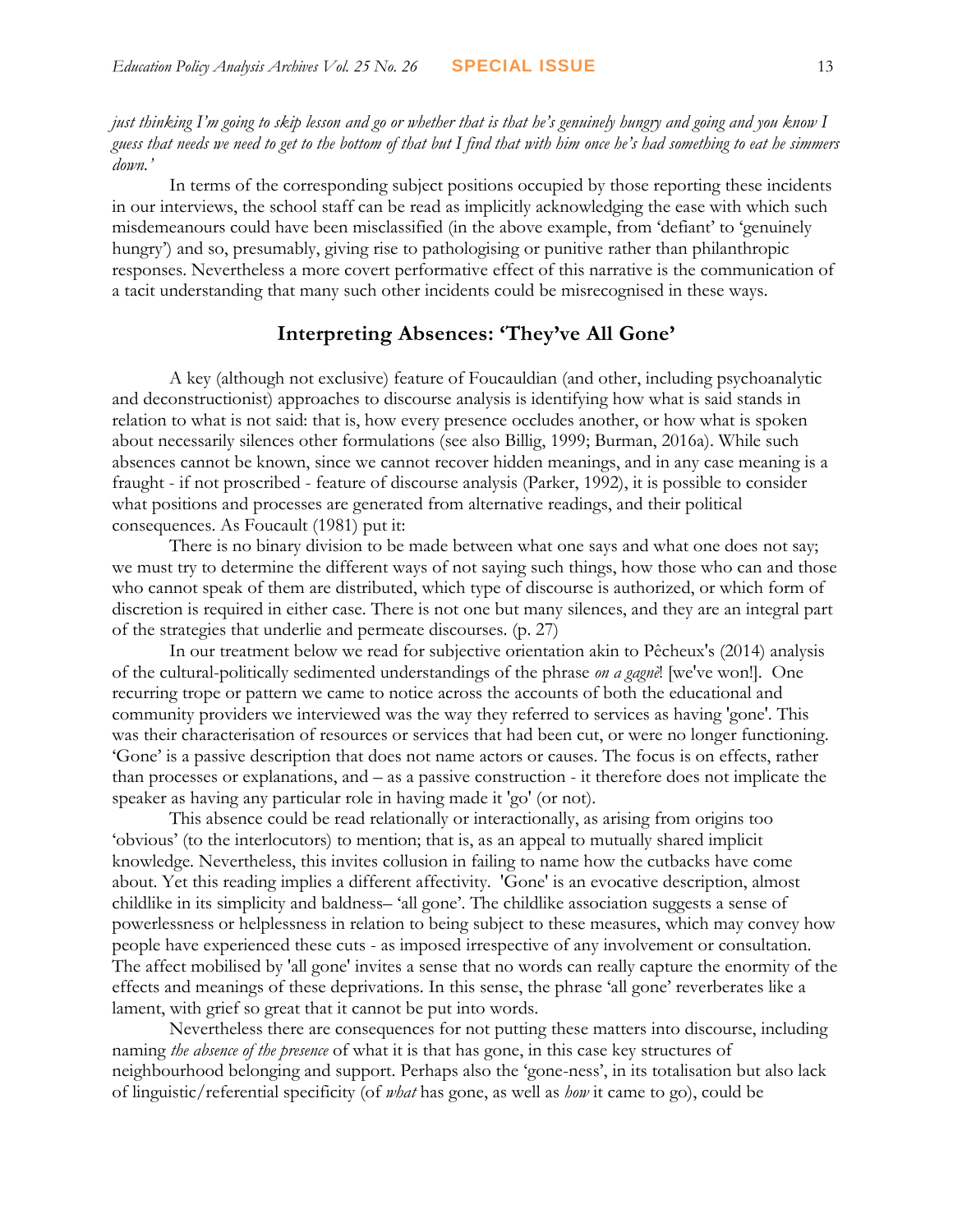$\overline{a}$ 

understood as referring to how not only are some services totally cut but also still more are so functionally reduced as to exist practically in name only. That is, while some resources are still nominally available, their remit (whether eligibility of access, or opening hours etc.), access and provision have become much more heavily circumscribed (Fitzgerald et al., 2014).

The material significance of this framing was evident in the ways schools were documented as stepping up to fill in or compensate for missing services (ranging from direct resource provision, such as breakfast clubs and accounts with local shoe shops, to using Pupil Premium<sup>12</sup> moneys to employ extra support and family liaison staff). Commendable (and even vital) as these measures may be, there is a danger that such practice on the part of schools succeeds in appearing to replace what has been missing, rather than providing a stopgap. For example, school staff reported referring to parents who could not buy food to foodbanks, yet these are crisis measures, rather than services, the demand for which and proliferation of in recent years is a noteworthy indicator of the chronic and escalating prevalence of poverty (Barnard, 2015). Moreover, as perhaps an even more striking indicator of this responsibilisation and activation imperative, staff reported that they were contributing resources – not only extra time (and stress in dealing with difficult problems caused by poverty) - but also buying materials (e.g. sanitary equipment for girls) out of their own pockets to give to pupils.

According to one reading, this implies a level of acceptance or lack of resistance. There appears to be no protest, nor any comment about this absence. Rather, the focus is on what can be done. While this, doubtless, also arises from the sense of urgency of responding to acute needs, nevertheless this absence - or overlooking of how and why these services and resources have disappeared - could be read as reflecting the 'success' of the activation discourse. As in Berlant's (2011) analysis of 'cruel optimism', the imperative to be positive and make things better generates responsibilised subject positions (Edwards et al., 2015) and colonises dissent (Henderson & Denny, 2015). This cruel optimism was also evident in the responses of community organisations, to which we will turn now as our third example.

### **Food as Pedagogy**

Similar to the schools, community organisations have also responded to services having 'gone' by shifting their roles and activities within the community. Many organisations have made food distribution a priority by integrating it into other, often educational, activities such as cooking or gardening classes and groups. These activities were often framed not only as a response to the immediate material needs of the community, but also as educational opportunities:

Doing the cooking: you're learning the cooking; you're learning hygiene; you're learning a lot of things. We're even getting young men setting the table properly and learning to eat with whatever and they're just learning certain social skills that you might not otherwise get. But now, it is actually a need now rather than something that we're doing for fun. (Youth worker, Voluntary sector organisation for young people, local resident)

Note that 'need' trumps the more discretionary 'fun', yet as Walkerdine (1984/1998) highlighted, both partake of a (child-centred) pedagogy. The current version of this pedagogy transitions from positioning the children to the parents as 'learners':

<sup>12</sup> The Pupil Premium is additional funding for publicly funded schools in England to raise the attainment of disadvantaged pupils and close the gap between them and their peers.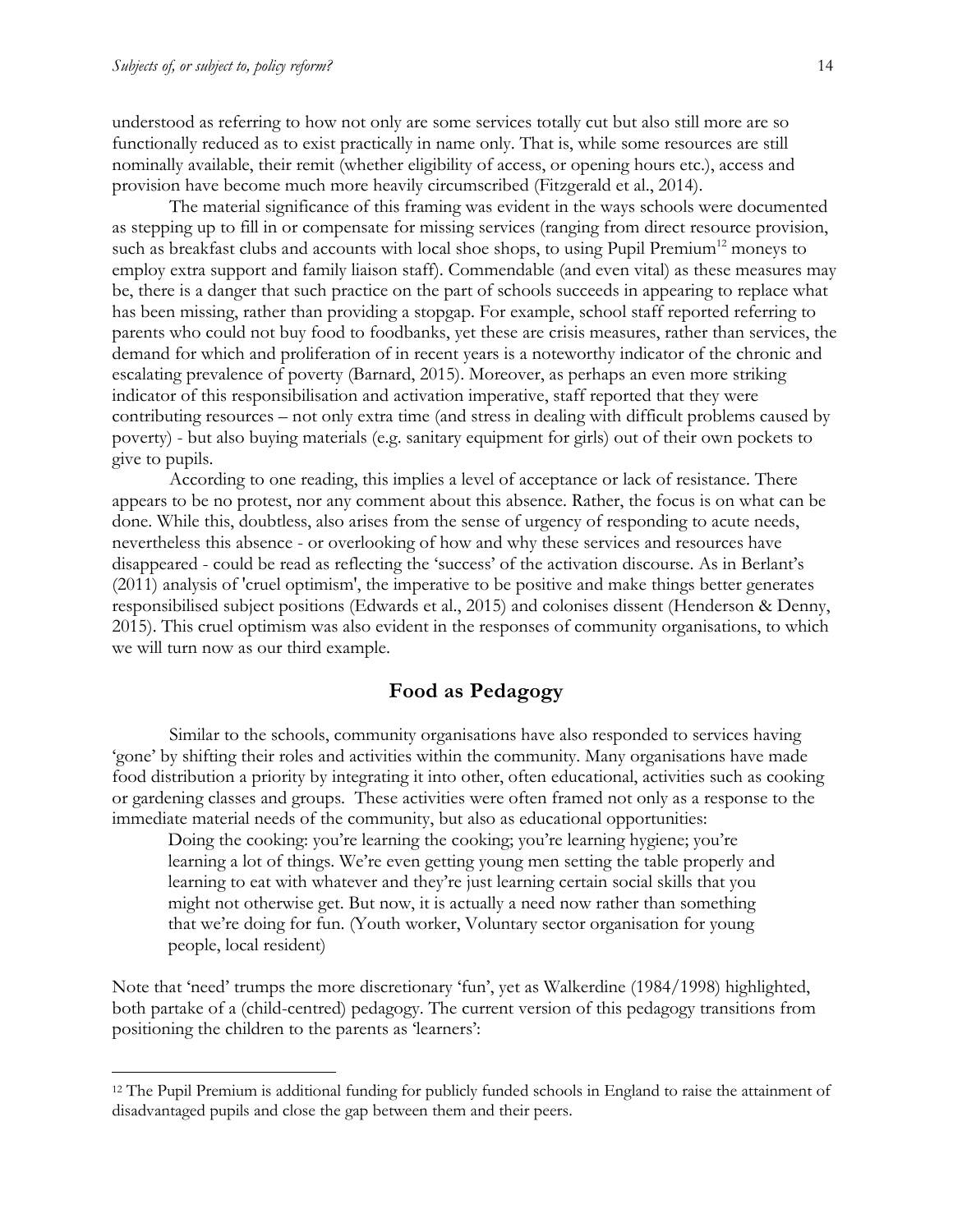We tend to do meals that are cost effective for families, so we'll do something like rice with sweetcorn; tuna in it. So it's a very protein rich… We try showing that so they can go home and show the parents. But they say like they struggle 'cause the children don't want that. So we're doing a lot on trying to help the parents as well as the children. 'cause obviously you can't just educate children, you've got to educate the parents. (Play worker, Voluntary sector organisation working with children, local resident since birth)

Even social housing providers have come to position food support as a form of pedagogy for parents – with that pedagogy extending from practical (cooking, shopping) skills to social and community inclusion:

We've got one programme of 'Healthy Eating / Cooking on a Budget' workshops that we're running … they are learning cookery skills; they're learning how to cook on a budget but also healthily; and they're learning lots of other tips as well about buying food, when to buy; where to buy - that kind of thing. They also have a Financial Inclusion Officer available.[ …] Some of them are quite vulnerable. Some of them … feel socially excluded. They're coming together..., and also gaining confidence that is enabling them to go and help other people. … And then we're hoping that some community growing projects might emerge as well." (Director of Housing Services, Housing Association, born and raised in the area)

In these examples, food provision activities by community organisations are framed as educational interventions rather than simply as charity projects that still leave the poor in the same state of dependence. Cooking on a budget and teaching children and parents to prefer high protein cheap food can be seen as part of the discursive promotion of the 'new thrift', the 'savvy' individual who can make more with less, as the ideal subject of austerity (Jensen, 2012).

Notwithstanding the value of such programmes to the actual survival of individuals and to their ability to draw on community support to mitigate to some extent the adversities of poverty and hunger, limitations of such approaches should be noted. As Henderson and Denny (2015) point out in relation to the discourse of resilience, the idea of positive interventions based on 'actionable knowledge' directed towards enhancing 'human capital' narrows the terrain of discourse and makes it '…more and more difficult to mount critiques of the realities of injustices which cannot be made visible via resilience's technologies defining what it is feasible to change: indicators and outcomes relating to the functioning of the person' (p.22). Clearly some youth and community projects do engage communities in political education and action that explore a wider social and structural context for poverty. For example, a youth worker interviewed quoted from a 14 year old young man's contribution to a project entitled Poverty Ends Now which provided opportunities for young people to develop their political understanding:

[He said]'I think people are too quick to judge and stereotype, which will hold people back and cause less opportunities for people living in the area.' I believe some young people lose belief and give up, which may contribute to the area being financially deprived. It's all a cycle, which will not change unless people in power decide to do something about it. (Youth worker)

However, those activities that focussed mainly on education relating to immediate needs may not have provided opportunities to explore wider or more structural change. Notions of resistance or challenge were present in some of the family members' discussions, which we will now explore as our final example.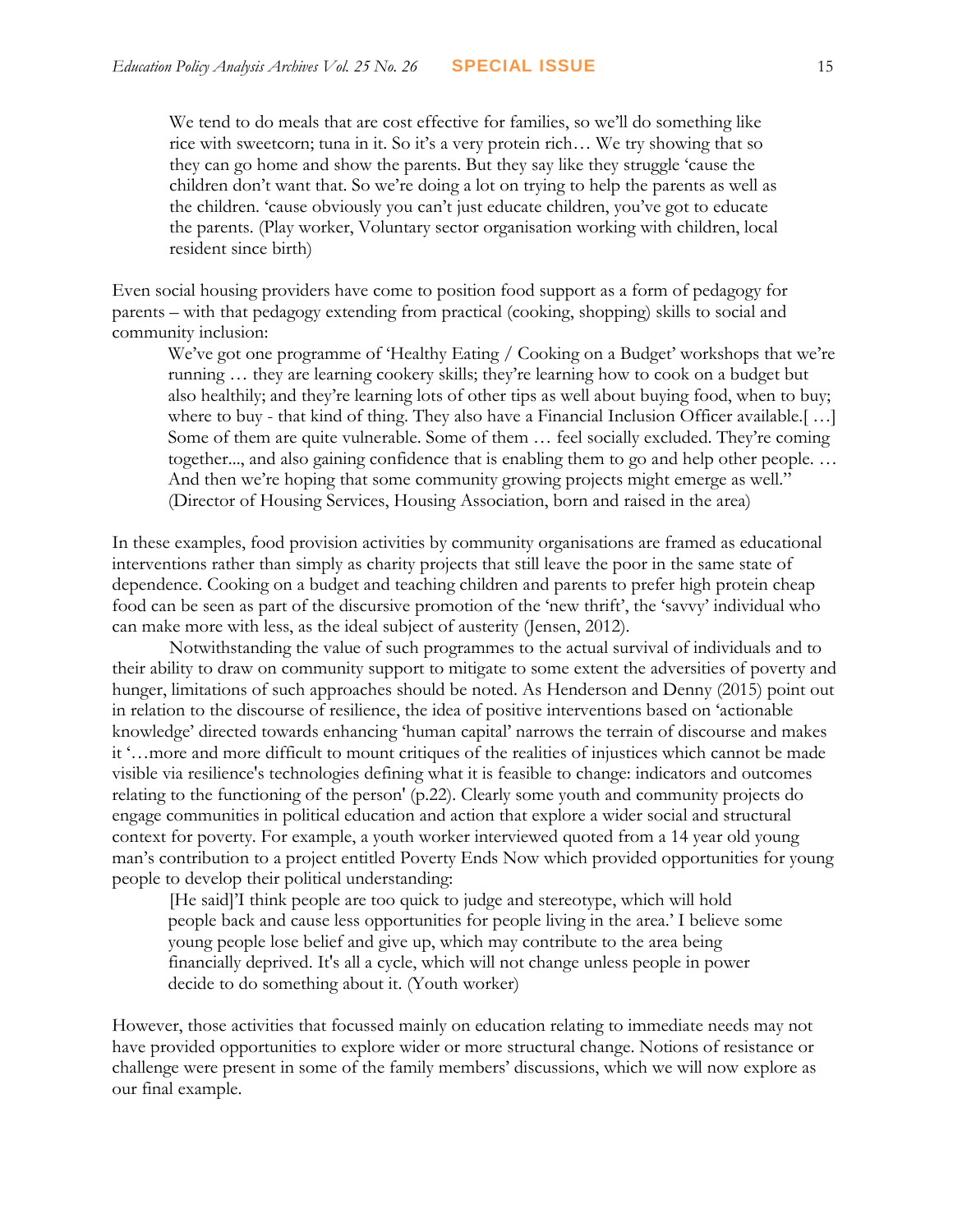$\overline{a}$ 

.

### **'Tell Your Professor We are Good Mothers'**

As various commentators on parenting and neoliberalism have pointed out, prevailing discourses of marketization have entered discourses of parenting, especially mothering. Current literature has highlighted parents' own subscription to entrepreneurialisation discourses (Edwards et al., 2015; Lupton, 2012; Thornton, 2011) as well as wider policy moves towards modes of governmentality through pedagogy (Pykett, 2012b). Recent UK Parliament proposals have focussed on educating (and regulating) parents rather than increasing investment in services (including education). While recent British research has attempted to explore and explain how and why members of poor communities appear to accept psychologised definitions of poverty/inequality (Shildrick & MacDonald, 2013), we end this article by discussing a discursive example we encountered indicating resistance. The indications of resistance included: (1) refusing an individualised model that positions particular individuals or families as subject to the welfare cuts, in favour of (2) claiming wider collective impacts. This last example also draws attention to the relational processes of this study, where we, as researchers, were directly addressed (and indeed challenged), in terms of subject positions assumed, attributed and re-negotiated in the interview. We interpret this example as not merely proving an audience by which this participant's perspective could be heard or warranted (as in the humanist model of qualitative research as 'giving voice'), but beyond this we interpret this performatively as working to set an alternative discourse in circulation about her, and others' like her, competence and resourcefulness in dealing with adverse circumstances.

The extract we analyse below was said by a woman who volunteered to be interviewed as a mother of school-aged children affected by the 'bedroom tax' towards the end of a (second) interview, conducted six months after the first and with the same interviewer.<sup>13</sup> In considering how to read this comment, it is worth reiterating that our study was not explicitly about parenting, or mothering, but educational impacts of the 'bedroom tax' as a welfare cut to family income and wellbeing. Yet a subject position, and evaluation, of mother was inferred and interpellated (or hailed into being and identified with) through the research focus on children. Perhaps this is not surprising, given wider discourses around women and children that conflate their positions (Burman, 2008; in press), but also (as we have already indicated) in relation to the ways the 'bedroom tax' consolidates age, generation and gendered identities through its space allocations (Greenstein et al., 2016).

Several features are noteworthy about this participant's intervention. Firstly, it sets out key positions around knowledge and power; secondly, it addresses the prevailing models of poor (economically impoverished) mothers as bad mothers; and, thirdly, it comments on the process of knowledge production, as well as reception - including the institutional power relations within a research team. We will take each of these points in turn, exploring the forms of subjectification or subject positionings set in play, and their various relational and political effects. But first we offer some further material to indicate the immediate interpersonal context for this - in our view extraordinary<sup>14</sup> - utterance.

<sup>&</sup>lt;sup>13</sup> A key design feature of our study was to interview 'bedroom tax'-affected parents twice, with an interval of 6 months, in order to assess and discuss with them the sustainability of their coping strategies for managing the extra financial burden.

<sup>14</sup> We take it as a methodological precept that exceptional utterances are as worthy of close analysis as routine/banalised ones, after Bourdieu (1993: 51), for example: 'What is most hidden, is what everyone agrees about, agreeing so much that they don't even mention them, the things that are beyond question, that go without saying.'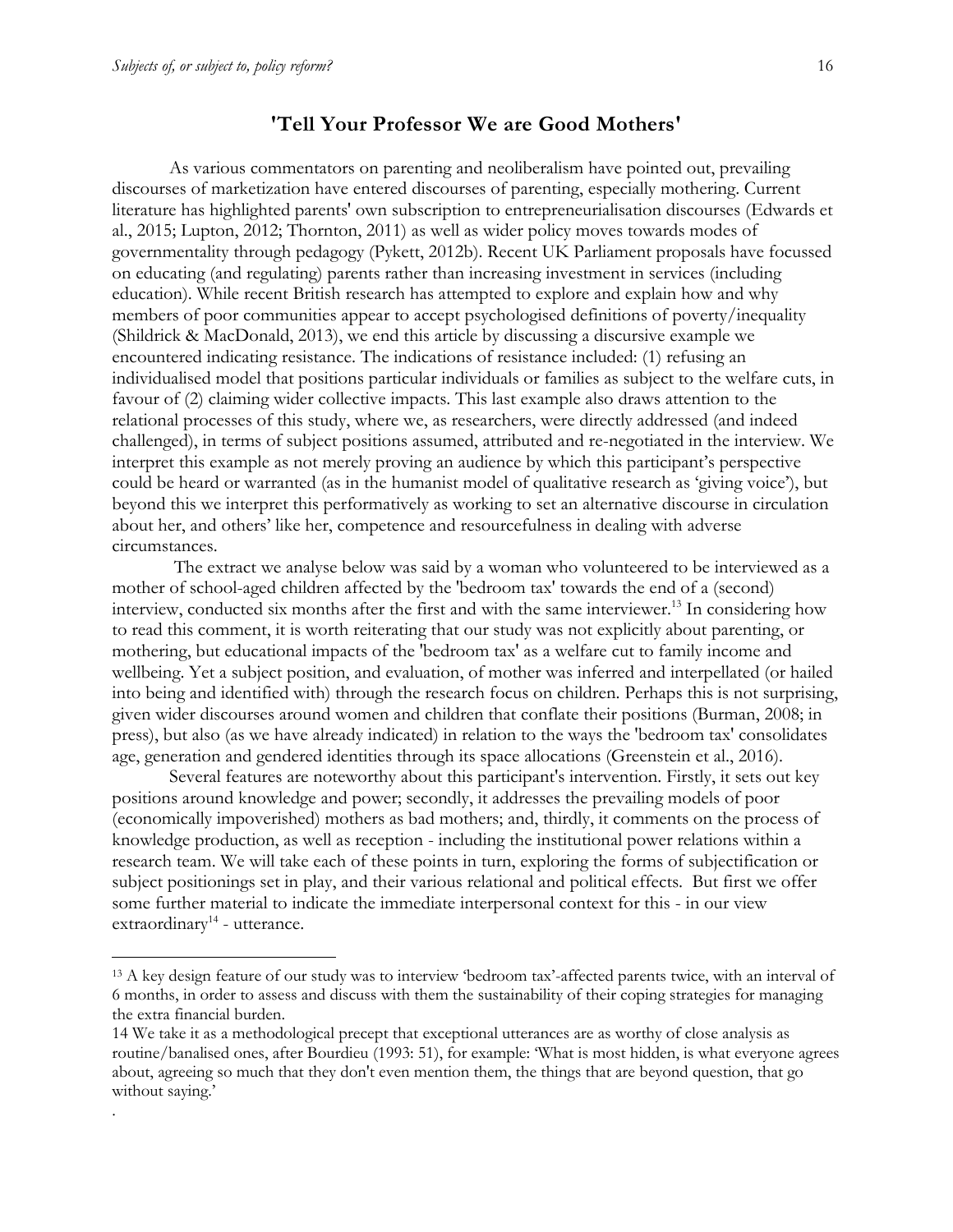Participant. We are good mothers (.) tell your professor we are good mothers (.) we are poor we live in council houses we have life skills (.) uff because we have suffered not because we are dummy …you're constantly battling they will reduce this they send this they will stop this eviction letters this and that bills coming left right centre. Just before the extract above, she said: '… these council houses women they are the most loving to their families it is the external environment which is causing because they want to change the family dynamic...'

So in terms of subject positions, various are clearly identified, including professor and mothers, as well as the implied addressor and addressee ('you' and 'your'), and the less direct but present naming of the researcher/ed relation (via 'your professor'). (A further positioning that remains ambiguous is whether the researcher's positioning is understood to include or exclude that of mother). Notably, the speaker names a collective subject ('we', not 'I') as being 'good mothers', that is sometimes generalised to include the inclusive 'you/your'. This is significant in particular as it, firstly, arises as a challenge to the usual, 'confessional' genre of one to one interviews (Freund, 2014) which thereby invites the presumption of a stable interiority to be excavated and scrutinised (Agnelli, 2015; Alldred & Gillies, 2002). An exclusive 'we' specifies mothers, or perhaps researched mothers, that does not include 'you' (the researchers). This implicitly topicalises the question of who comes under the policy/research gaze, highlighting how it is not all mothers, but rather poor, welfare-receiving mothers who are subject to scrutiny and evaluation. This also sets out the field of discourse as divided between 'good' mothers and the conversely implied figuration of bad mothers.

One key feature reflected here is the subjective investment for women as mothers in being seen as 'good'. This imports other – regulatory, disciplinary as well as self-disciplining - features ranging from the ways women's gendered identities are oriented around the perceived adequacy of their caring and relational capacities (Burman, 2012; Walkerdine & Lucey, 1989), to anxieties about children being taken away and put into institutional care if they are considered not to be good mothers.

Yet there are other considerations at play in the subject positions that are both present and absent. An absolute binary is implied, between (the topicalised) 'good' vs. (the implied) not good/bad. What is absent is the discourse of the 'good enough' mother, that was so prevalent in post-World War Two parenting advice discourse (initiated by the psychoanalyst Donald Winnicott, e.g. Winnicott, 1965), an absence that marks the high stakes currently surrounding parenting as well as school achievement (Blum & Fenton, 2016). In terms of the number and gendering of the subject positions topicalised, it is worth noting that there is an implied elision between parents and mothers in her account. The question of the role or responsibility of fathers does not arise. This appears to reflect how the dominant discourses still align responsibility for children with women as mothers, rather than men as fathers. Yet in fact fathers involved with shared custodial commitments emerged as a key party negatively impacted in our study, while foster parents and grandparents also emerged as negatively affected (see Bragg et al., 2015).

In terms of relational dynamics, 'tell your professor we are good mothers', leaves unspecified, and perhaps fruitfully open, the position of the interlocutor ('you'/'your'), other than someone relaying a message. This suggests some ambiguity of alignment, perhaps either to subscribe to conventions of politeness that discourage direct confrontation (was the interviewer like the unspecified others who 'want to change the family dynamic'?) or else a reference to academic hierarchies (from researcher to professor) that pass the power and agency of evaluation back to outside the interview.

Perhaps what is most noteworthy are the subject positions that are refused or warded off by this utterance. There are various refusals of identification or (after Althusser, 1971) interpellation.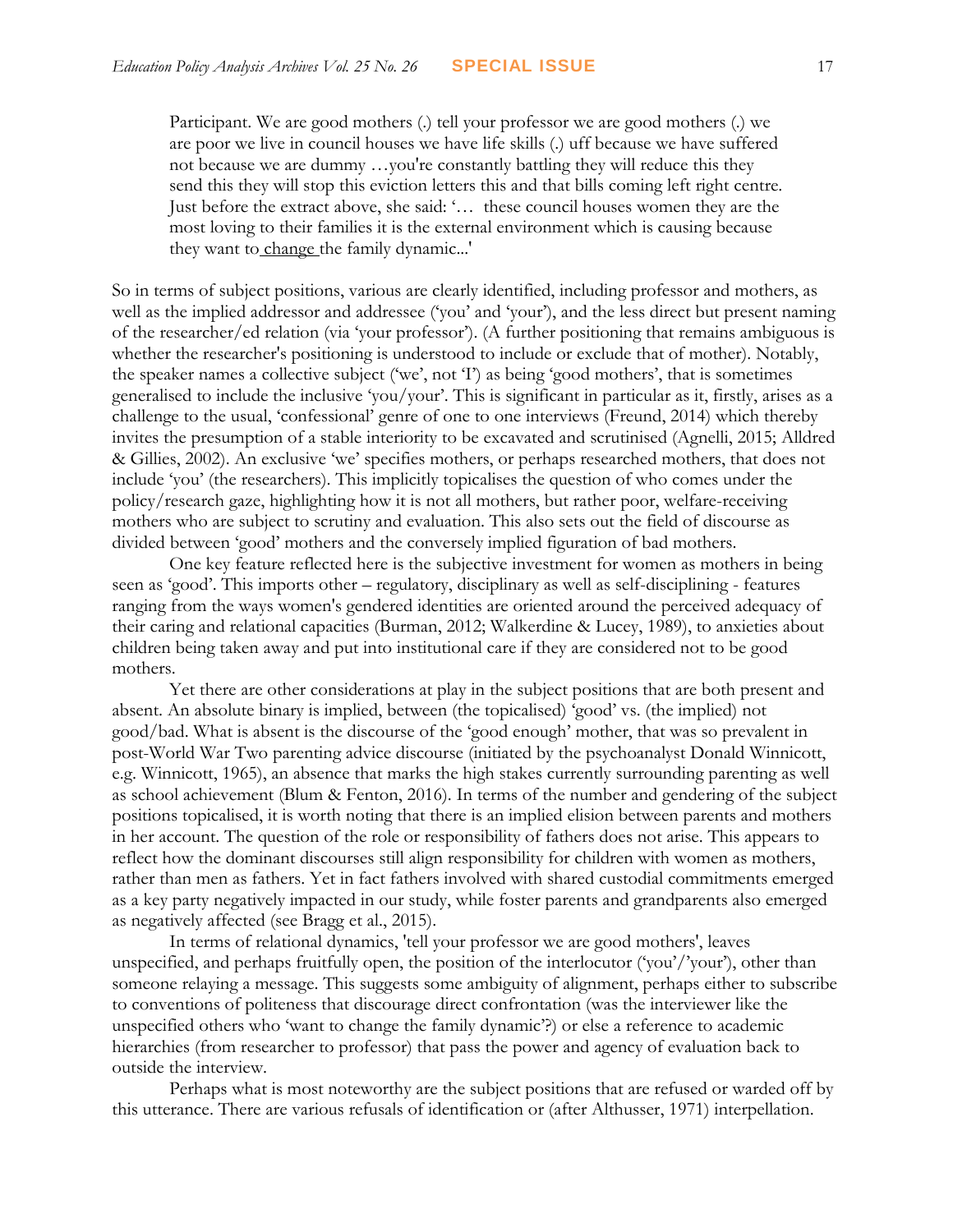$\overline{a}$ 

Firstly, there is an explicit refusal to be positioned as not being not good mothers. But, second, there is also a refusal to subscribe to the dominant discourse that renders less available the position of identifying as 'poor' (Shildrick & MacDonald, 2013), in part because it has been invested (by prevailing political discourse) with a corresponding affective load of shame (Youngmie, 2012; Chase & Walker, 2012). Third, this speaker is also refusing to identify as the canonical uncertain, doubtful, confessional mother/parent (pace Geinger et al., 2014), perhaps since she assesses that in this context expressing anxieties would warrant further unwanted scrutiny/intervention and pathologisation of 'family dynamics' (in particular of losing custody of children, which is a major underlying anxiety for all poor families, see also Donzelot et al.,1979). Finally, and most importantly, there is a refusal of the singular voice 'I' and, instead, use of the collective first person voice, 'we'. This is very important in resisting individualisation as a dividing practice, as also resisting the calling into being of privatised interiority (as a key example of the incitement to psychologisation discussed above).

It is worth reflecting further on the relational refusals or resistant agonisms at play in this utterance. Far from displaying the mode of resistance of prevarication or obfuscation that has recently been heralded as almost the only available form in some circumscribed contexts (see Wagner's, 2012 overview; Hoy, 2005), by this statement this participant claims a voice that not only expresses an active, positive maternal subjectivity but also performs a demand. In fact there are three demands: firstly, to be heard; secondly, to make a collective/political claim on practices of representation, and beyond this, third, to make an ethical demand of the interviewer that she should use her authority, and the wider institutional relations of knowledge production that research participates in, to challenge the injustice of the ways the state stigmatises and blames poor people for their poverty (which in fact is precisely the ethical demand that prompted our study in the first place).<sup>15</sup>

We take this statement therefore as an example of the performativity of discourse that links power and knowledge. This analysis therefore not only addresses the current debates on the intensification of regulation of mothering under neoliberal, active citizenship regimes. It also highlights the importance of seeing speech as action: how the act of speaking can make a claim to harness authority in multiple senses: attending to the event of the interview as an act of speaking to a researcher that is connected to the act of reporting research, that in turn can be appealed to as an ethical, corrective intervention to counter an injustice. 'Tell your professor we are good mothers' is a statement that makes a moral-political claim on what research is and does; and what we as researchers should do. It makes an explicit discursive transition from the micropolitics of the dyadic interview to institutional power relations outside, while claiming to speak in a collective voice, as one political constituency addressing another.

#### **Discussion**

We have presented these four examples from this recent educational research project on *The Impacts of the Bedroom Tax on Children and Their Education* to indicate the ways a Foucauldian-informed discursive approach can contribute and extend policy analysis, in particular to document and highlight the ways current neoliberal policies position poor children and families, including professionals and practitioners who work with them. We see this model of analysis as helping address the current urgent need to ward off deterministic and fatalistic models that threaten to overstate the reach or remit of neoliberal discourse into subjectivities and subjectifications. Instead,

<sup>&</sup>lt;sup>15</sup> Other accounts of this study have been directed to engage more directly with social policy change (see Bragg et al, 2015).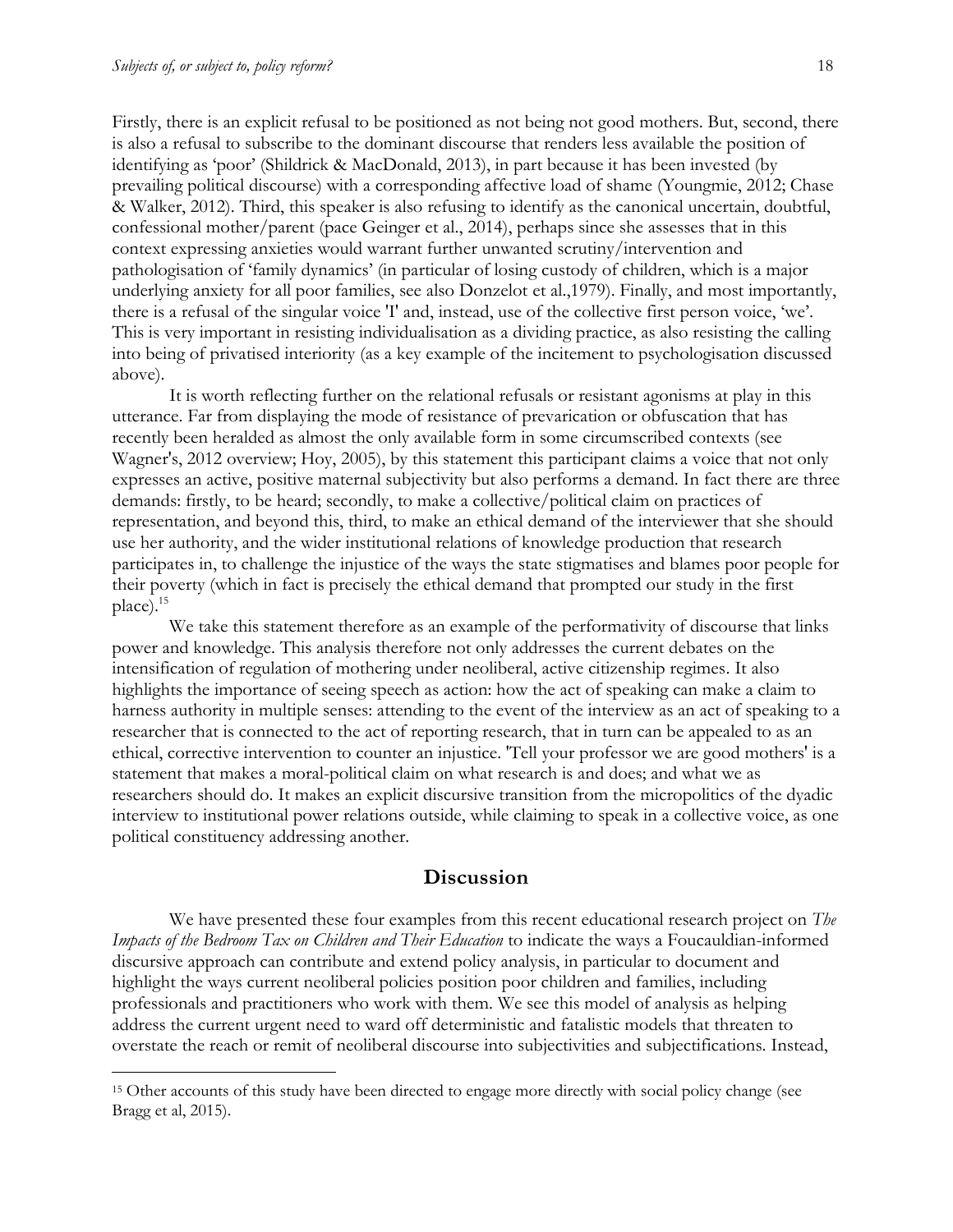the examples we have discussed suggest how a discursive analysis can help identify the forms of subjectivities created by these social/educational policies (of welfare reform), their consequences, and the forging of some spaces for negotiation and resistance.

Like Ball (2005), our analysis has worked to 'chip away at bits of the social, always looking for joins and patterns but equally aware of fractures and discontinuities' (p.2). In the first place, our example of alternative framings of being 'off the wall' vs. 'hungry' indicates how professionals could navigate and negotiate spaces of resistance to a dominant discourse of individual pathology as an explanation for misbehaviour and instead embed child within a social-material context. This example not only illustrated how the interactional context of the interview could provide an arena for the formulation and perhaps reformulation of alternative discourses, but also how interpretations shape apparently equivalent constructions of reality to produce quite different material – and policyrelevant – responses. In relation to this, the second example addressed the question of theorising an absence – of services that have 'all gone', suggesting that such formulations risk naturalising a sociopolitical context of deprivation, with the domain of the social figured as out of individual or popular control. The emerging focus on food and feeding, discussed in our third example, can be related to cruel optimism, responsibilisation, and other responses that focus on changing the individual rather than social (fixing the small problem, not the larger ones) (Henderson & Denny, 2015).

The final example discussed is, we suggest, noteworthy by virtue of its refusal of prevailing configurations of both mothering and of the subject position of research participant. Beyond this, it offers a sorely needed reassertion or claim of collective subjectivity and solidarity. From this, following Pêcheux (2014), the interview can be seen as an event for the elaboration of discourse, rather than merely its rehearsal or repetition. Indeed Foucault (1981) himself pointed out that '[t]here is not, on the one side, a discourse of power, and opposite it, another discourse that runs counter to it. Discourses are tactical elements or blocks operating in the field of force relations' (pp. 101-2).

Together, what these examples indicate is how policy discourse, in this case a housingrelated welfare reform that has widespread impacts on family and children's wellbeing and their education (Winter et al., 2016), is both reproduced and transformed by the various subjects who are both subjectified by, but also become subjects of, these discourses. We have claimed that such policies are educational in a double sense: highlighting the educational impacts of social and welfare changes, but also via the ways neoliberal state policies mobilise pedagogical strategies to incite and regulate subjectivity. Yet via this Foucauldian/ Pêcheuxian discourse analysis, the story here is not only one of co-option or ineluctable subscription to these dominant framings. Rather, our examples highlight considerable and considerably adept manoeuvring within, destabilisation and even contestation of, prevailing discursive constellations exemplifying Foucault's (1981) claim that: 'Discourse transmits and produces power; it reinforces it, but also undermines and exposes it, renders it fragile and makes it possible to thwart it' (p. 100).

We suggest that such analysis not only illuminates better the current picture around the impacts of educational and social policies, but, as Pêcheux (2014) suggested, may also link to activism/intervention:

…a discourse, by its very existence, marks the possibility of a de-structuring-re-structuring of these networks and trajectories. Any discourse is the potential index of a movement within the sociohistorical filiations of identification inasmuch as it constitutes, at the same time, an effect of those filiations and the work (more or less conscious, deliberate, and constructed or not, but all the same traversed by unconscious determinations) of displacement within their space (Pêcheux, 2014, p. 94).

A key conclusion Pêcheux draws from this is that by attending to (what would now be called) the performativity of discourses (Ball & Olmeda, 2013) not only enables attention to their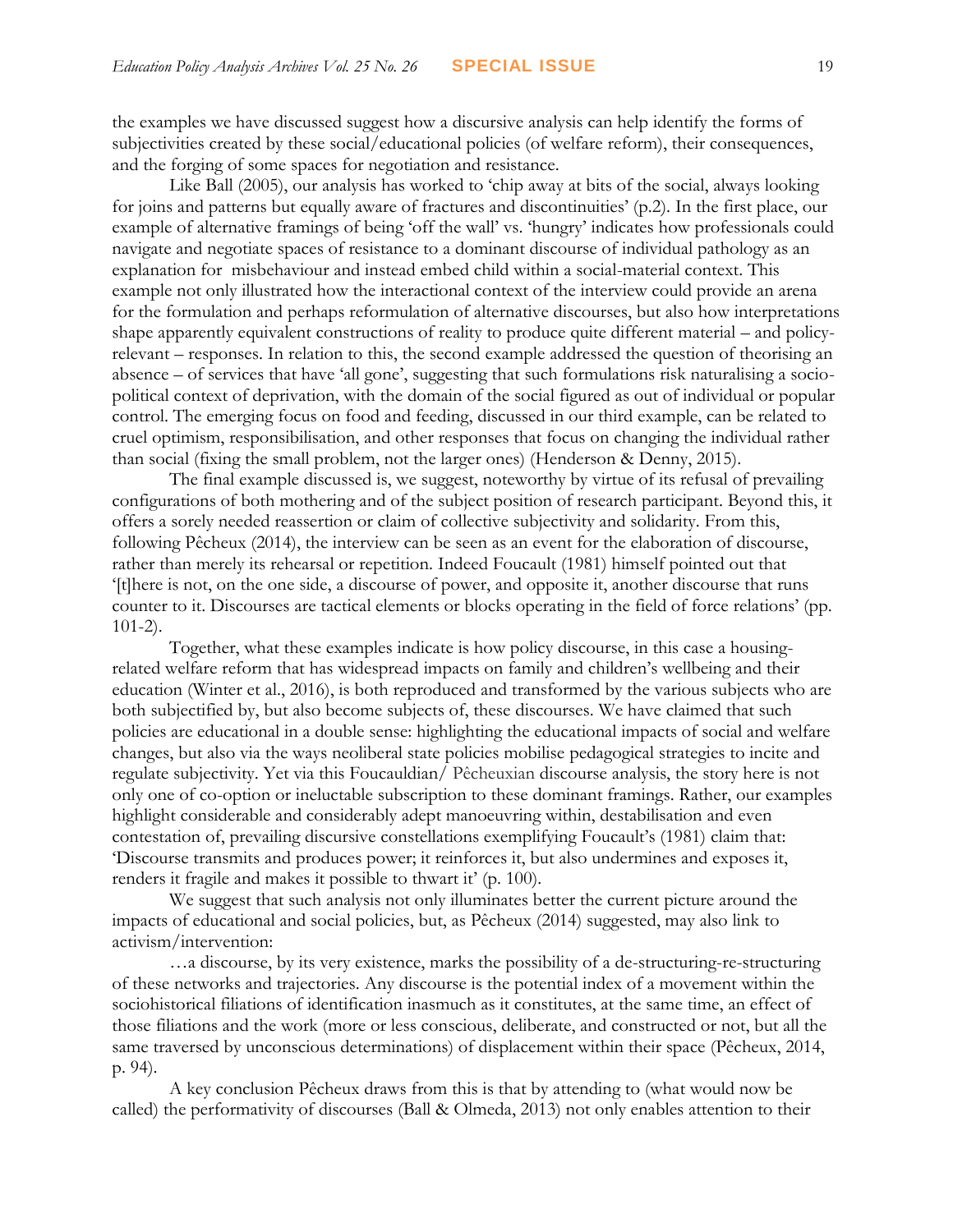movement rather than only structural determination, but also to how identification with societal prescriptions and images is never total or complete. Thus we see our final example as indicating the possibility of engagement and resistance in and via educational research; that is, what Pêcheux (2014) describes as 'moments of interpretation as acts that emerge in the form of positions taken and recognised as such; that is, as effects of identifications that are acknowledged and not denied' (p. 64). Clearly our positions as not only researchers but also as moral-political (including aged, gendered, 'raced' and classed) subjects was not only being interrogated, but also interpellated, and called to action. As Pêcheux points out, this is also necessary: 'Before endless interpretations in which the interpreter acts as an absolute point without any other real, it is for me a matter of ethics and politics: a question of responsibility' (p. 64).

Research not only documents discourse, it also produces it. Policy is formulated and also enacted and re-enacted through practices of subjectification. We have analysed examples of policy discourse as (re)formulated by differently positioned stakeholders (teachers, community social service providers, parents) within our educational policy-related research on a particular welfare 'reform'/cut (the 'bedroom tax'), offering a specific Foucauldian reading that also intervenes in prevailing Foucauldian approaches which emphasise governmentality, to attend instead to practices of resistance as well as regulation. The ethical-political project to document and enact such practice remains all too urgent. As Pêcheux's analysis highlights, what we do as generators and interpreters of this material puts into stark focus both our own understandings, as researchers, of the relations between policy and discourse, but also how we respond to the claims made of us as producers of such discourse to use this authority to change those policy discourses.

#### **References**

Abramovitz, M. (2012). The Feminization of Austerity. *New Labor Forum*, *21*(1), 30–39.

- Agnello, M. F. (2015). 'Finding Foucault': Contextualising power in the curriculum through reflections on students' dialoguing about Foucauldian discourses. In V. Perselli (Ed.) *Education, Theory and Pedagogies of Change in a Global Landscape: Interdisciplinary Perspectives on the Role of Theory in Doctoral Research*, (pp. 110-130). London: Palgrave.
- Alldred, P., & Gillies, V. (2002). Eliciting research accounts: Re/producing modern subjects. In M. Mauthner, M. Birch, J. Jessop & T. Miller (Eds.) *Ethics in qualitative research*, (pp. 146-165). London: Sage.
- Althusser, L. (1971). *Lenin and philosophy and other essays*. London: New Left Books.
- Anyon, J. (2005). Policy ? Notes toward a New Paradigm. *Harvard Educational Review*, *75*(1), 65–89.
- Bailey, N. (2016). Exclusionary employment in Britains broken labour market. *Critical Social Policy*, *36*(1), 82–103.
- Ball, S. J. (2015). What is policy? 21 years later: reflections on the possibilities of policy research. *Discourse: Studies in the cultural politics of education*, *36*(3), 306-313.
- Ball, S. J. (2005). *Education policy and social class: The selected works of Stephen J. Ball*. London: Routledge.
- Ball, S. J (1994). *Educational reform: a critical and post-structural approach.* Buckingham, Open University Press.
- Ball, S. J., & A. Olmedo. (2013). Care of the self, resistance and subjectivity under neoliberal governmentalities. *Critical Studies in Education*, *54*(1), 85-96.
- Ball, S. J. (Ed.). (1990). *Foucault and Education: Disciplines and Knowledges*. London: Routledge
- Barnard, H. (2015). We need to concentrate on ending poverty not just reducing food bank use. https://www.jrf.org.uk/blog/we-need-concentrate-ending-poverty-%E2%80%93-not-justreducing-food-bank-use, accessed 27 Feb, 2016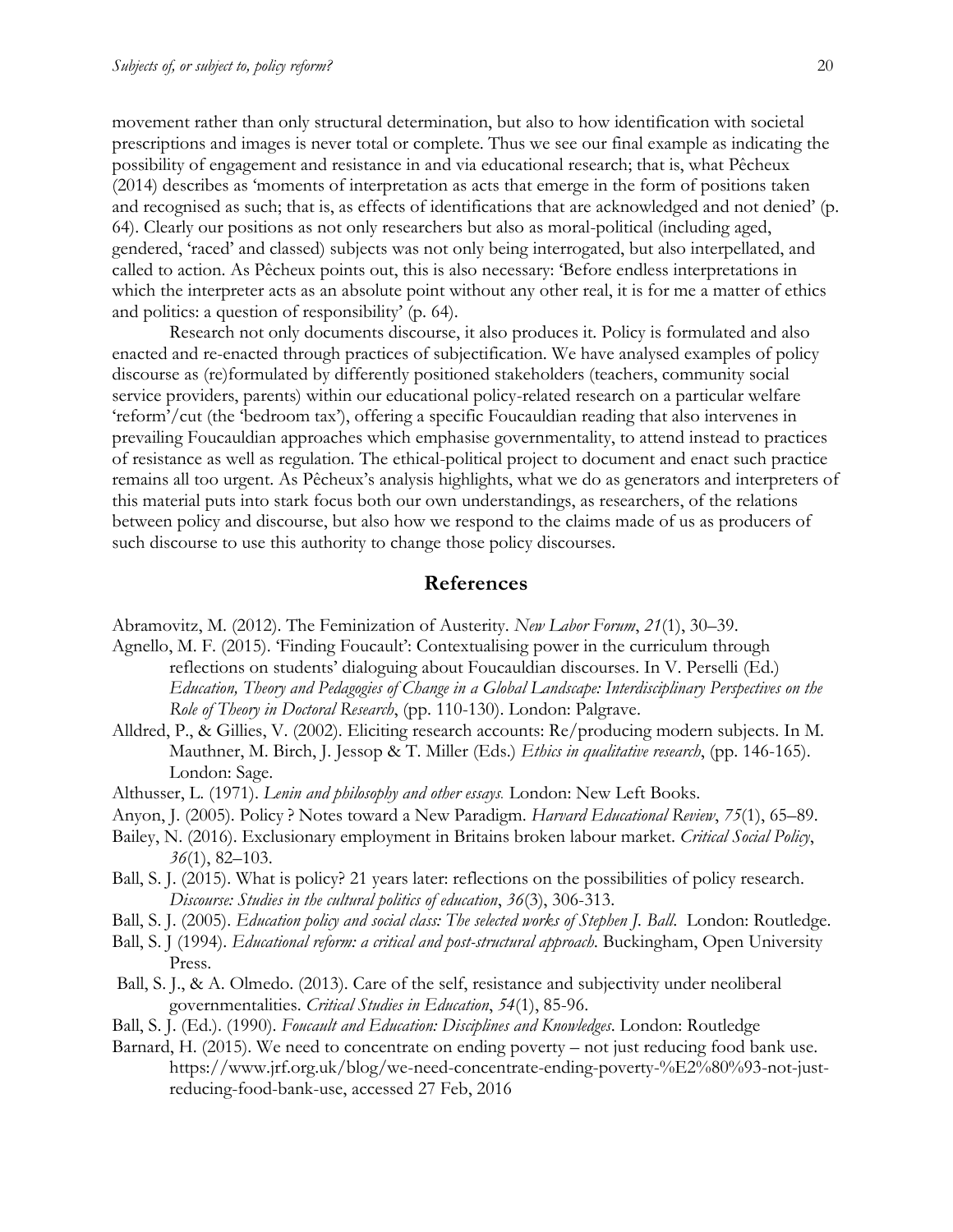- Bhattacharyya, G. (2013). Racial Neoliberal Britain? In N. Kapoor, V. S. Kalra, & J. Rhodes (Ed.) *The State of Race*, pp. 31-49. Hampshire: Palgrave.
- Bhattacharyya, G. (2015). *Crisis, Austerity, and Everyday Life: Living in a Time of Diminishing Expectations*. London: Palgrave Macmillan.
- Billig, M. (1999). *Freudian repression: Conversation creating the unconscious*. Cambridge: Cambridge University Press.
- Billington, T. (2006). *Working with children: Assessment, representation and intervention*. Sage.
- Blum, L. M., & Fenton, E. R. (2016). Mothering with Neuroscience in a Neoliberal Age: Child Disorders and Embodied Brains. In [L. Folkmarson Käll](http://link.springer.com/search?facet-creator=%22Lisa+Folkmarson+K%C3%A4ll%22) (Ed.), *Bodies, Boundaries and Vulnerabilities* (pp. 99-118). New York: Springer International Publishing.
- Bourdieu, P. (1993). *Sociology in question*. London: Sage.
- Bourke, T., & Lidstone, J. (2015). What is Plan B? Using Foucault's archaeology to enhance policy analysis. *Discourse: Studies in the Cultural Politics of Education*, *36*(6), 833-853.
- Barr, B., Taylor-Robinson, D., Stuckler, D., Loopstra, R., Reeves, A., & Whitehead, M. (2015). "First, do no harm": Are disability assessments associated with adverse trends in mental health? A longitudinal ecological study. *Journal of Epidemiology & Community Health*, 1–7. doi:10.1136/jech-2015-206209.
- Berlant, L. G. (2011). *Cruel optimism*. Durham: Duke University Press.
- Bragg, J., Burman, E., Greenstein, A., Hanley, T., Kalambouka, A., Lupton, R., . . . Winter, L. (2015). *The Impacts of the Bedroom Tax on Children and Their Education: A Study in the City of Manchester*. Manchester Institute of Education. The University of Manchester. <http://www.seed.manchester.ac.uk/medialibrary/research/Bedroom-Tax-Final-Report.pdf>
- Burman, E. (in press). A necessary struggle-in-relation? Three current frameworks for addressing practical-political problems. In B. Mayall, R. Rosen, K. Twarmley & A. Varley (Eds.), *Feminism and the politics of Childhood: Friends or foes?*
- Burman, E. (2016a). 'It shouldn't happen here'. Cultural and relational dynamics structured around the 'poor child'. In L. Hopkins & A. Sriprakash (Eds.) *The 'Poor Child': The cultural politics of education, development and childhood*, (pp. 23-42) London: Routledge.
- Burman, E. (2016b). (Re)sourcing the *Character and Resilience Manifesto*: Suppression, slippage and selective representation of its documentary supports, 'Grit', Governmentality  $\mathcal{O}^*$  the Erasure of *Inequality? The Curious Rise of Character Education Policy Conference*, 11<sup>th</sup> July, King's College London.
- Burman, E. (2015). Knowing Foucault, Knowing You: 'Raced'/classed and gendered subjectivities in the pedagogical state. *Pedagogy, Culture & Society*, *DOI*: 10.1080/14681366.2015.1057215.
- Burman, E. (2012). Deconstructing neoliberal childhood: towards a feminist antipsychological approach. *Childhood: a global journal of child research, 19(4),* 423-438.
- Burman, E. (2008). Beyond "women vs. children" or "womenandchildren": Engendering childhood and reformulating motherhood. *International Journal of Children's Rights, 16(2),* 177-194.
- Burman, E. (1996). Deconstructing Developmental Psychology: A feminist approach. *Nordisk Udkast, 2(1),* 3-18.
- Burman, E. (1991). What discourse is not. *Philosophical Psychology, 4(3),* 325-341.
- Burman, E., Aitken, G., Alldred, A., Allwood, R., Billington, T., Goldberg, B., . . . Warner, S. (1996) *Psychology Discourse Practice: from regulation to resistance*. London: Taylor & Francis.
- Burman, E., & Parker I. (Eds.). (2016). *Discourse Analytic Research: Repertoires and readings of texts in action*. London: Routledge.
- Butler, J. (1997). *The psychic life of power: Theories in subjection*. London: Routledge.
- Cain, R. (2016). Responsibilising recovery: Lone and low-paid parents, Universal Credit and the gendered contradictions of UK welfare reform. *British Politics*, *11*(4), 48-507.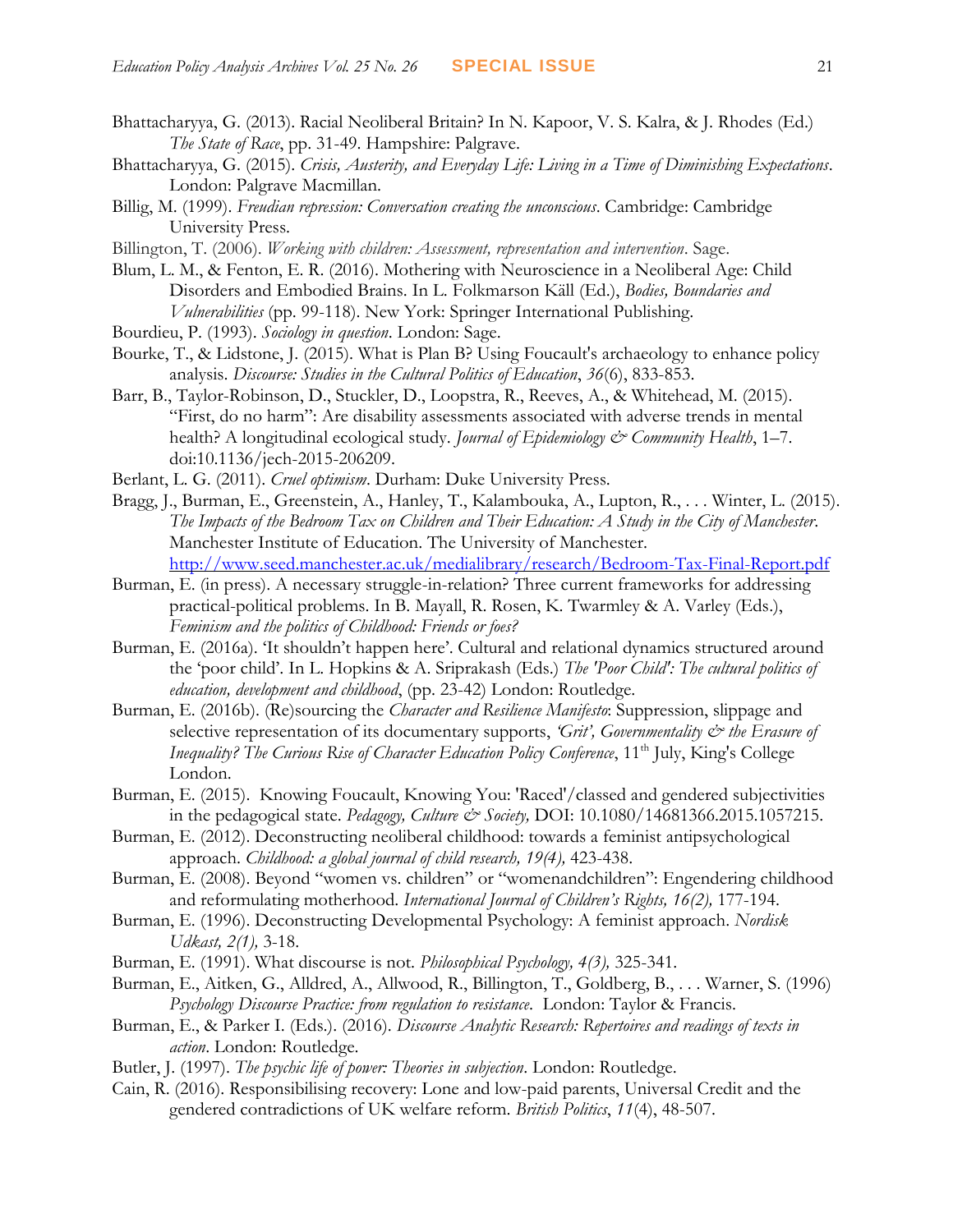- Chase, E., & Walker, R. (2012). The co-construction of shame in the context of poverty: Beyond a threat to the social bond. *Sociology, 47(4)*, 739-754.
- Clarke, A., Hill, L., Marshall, B., Monk, S., Pereira, I., Thomson, E., . . . Williams, P. (2014). *Evaluation of Removal of the Spare Room Subsidy: Interim Report*. Research Report 882. London: Department for Work and Pensions.
- Coard, B. (1971). Making black children subnormal in Britain. *Integrated Education: Race and Schools*, *9*(5), 49-52.
- Danziger, K. (1997). The varieties of social construction. *Theory & Psychology*, 7(3), 399-416.
- Davies, B. (2006). Subjectification: The relevance of Butler's analysis for education. *British Journal of Sociology of Education*, *27*(4), 425-438.
- Davies, B., & Harré, R. (1990). Positioning: The discursive production of selves. *Journal for the theory of social behaviour*, *20*(1), 43-63.
- De Vos, J. (2012). *Psychologisation in times of globalization*. London: Routledge.
- De Vos, J. (2014). *Psychologization and the subject of late modernity*. London: Palgrave.
- Donzelot, J., Hurley, R., & Deleuze, G. (1979).*The policing of families*. New York: Pantheon Books.
- Douglas, D. (2015, April 29). Over 50,000 families shipped out of London boroughs in the past three years due to welfare cuts and soaring rents. *Independent*. Retrieved from [http://www.independent.co.uk/news/uk/home-news/over-50000-families-shipped-out-of](http://www.independent.co.uk/news/uk/home-news/over-50000-families-shipped-out-of-london-in-the-past-three-years-due-to-welfare-cuts-and-soaring-10213854.html)[london-in-the-past-three-years-due-to-welfare-cuts-and-soaring-10213854.html](http://www.independent.co.uk/news/uk/home-news/over-50000-families-shipped-out-of-london-in-the-past-three-years-due-to-welfare-cuts-and-soaring-10213854.html)
- Duffy, S. (2013). *A Fair Society?* Sheffield: The Centre for Welfare Reform.
- DWP. (2012). *Housing benefit: Size criteria for people renting in the social rented sector. Equality Impact Assessment*, updated, June.
- Donaldson, J. F., & Edelson, P. J. (2000). From functionalism to postmodernism in adult education leadership. In A. L. Wilson & E. R. Hayes (Eds.), *Handbook of Adult and Continuing Education* (pp. 191–206). San Francisco: John Wiley & Sons.
- Edwards, R., Gillies, V., & Horsley, N. (2015). Brain science and early years policy: Hopeful ethos or 'cruel optimism'?. *Critical Social Policy*, *35*(2), 167-187.
- Ellis. D., Tucker, I. & Harper, D. (2013). The affective atmospheres of surveillance. *Theory & Psychology, 23(6),* 716-731.
- Fairclough, N. (2013). Critical discourse analysis and critical policy studies. *Critical Policy Studies*, *7*(2), 177-197.
- Fairclough, I., & Fairclough, N. (2013). *Political discourse analysis: A method for advanced students*. Routledge.
- Fitzgerald, A., Lupton, R., & Brady A-M. (2014). *Hard Times, New Directions: the Impact of the Local Government Spending Cuts in London (final report).* Social Policy in a Cold Climate Working Paper WP09. London: CASE.
- Foucault, M. (1970). The order of discourse. In I. Parker (Ed.) [2011)],. *Critical Psychology: Critical Concepts in Psychology, Volume 4, Dominant Models of Psychology and Their Limits (pp. 190-220).* London: Routledge.
- Foucault, M. (1980). Prison talk. In C. Gordon (Ed.), *Power/Knowledge: Selected interviews and other writings, 1972–1977,* (pp. 37–54). Brighton: Harvester.
- Foucault. M. (1981). *History of Sexuality, Vol 1: An introduction:* Harmondsworth: Pelican.
- Foucault, M. (1983a). The subject and power. Afterward to H. Dreyfus & P. Rabinow (Eds.) *Michel Foucault: Beyond structuralism and hermeneutics* (pp. 208-264). Chicago: University of Chicago Press.
- Foucault, M. (1983b) On the Genealogy of Ethics; An overview of work in progress. In Rabinow, P. (Ed.), *The Foucault Reader: An introduction to Foucault's Thought.* (pp. 340-372), London: Penguin.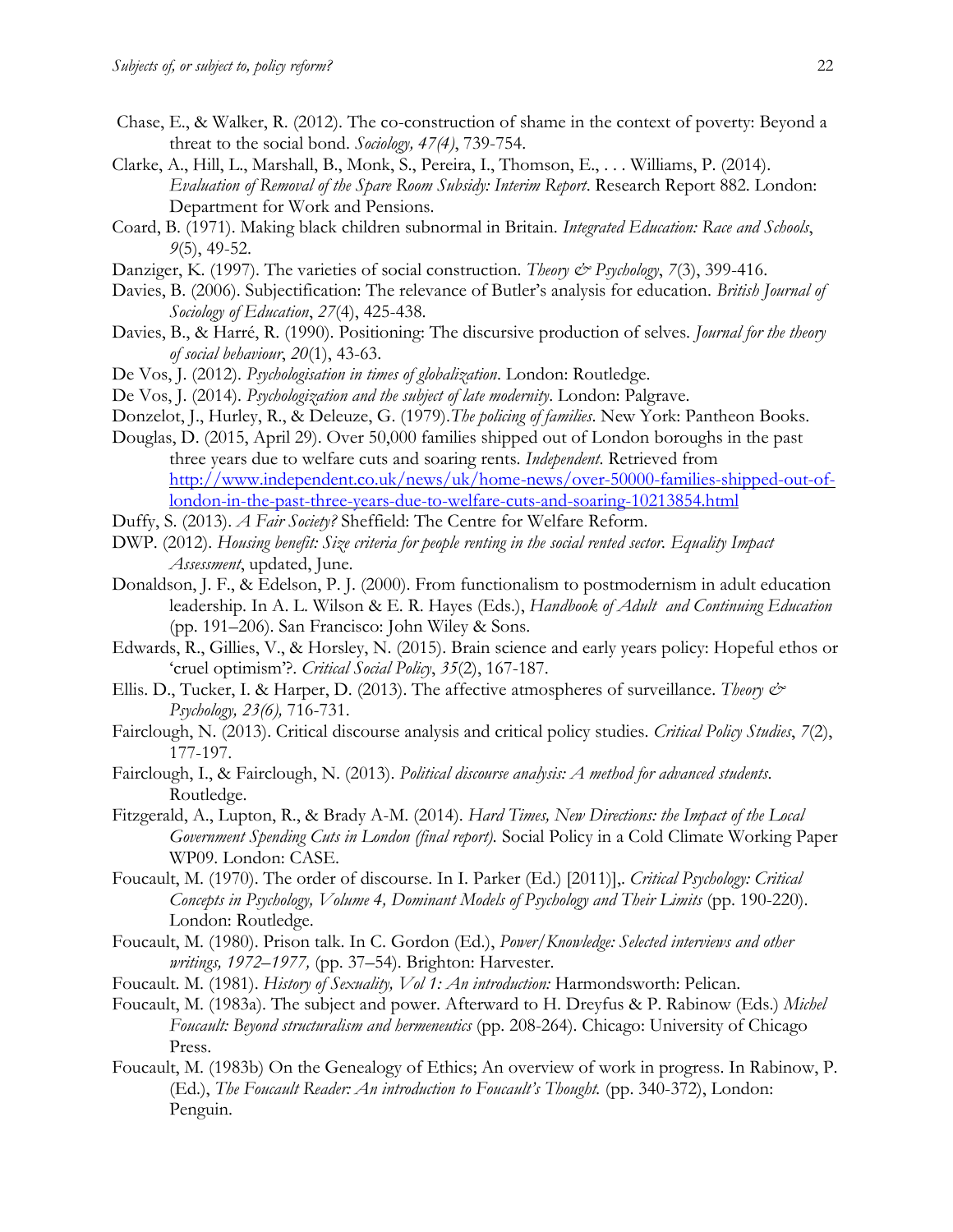- Foucault, M. (1988a). Technologies of the self. In L. Martin, H. Gutman & P. Hutton (Eds.) *Technologies of the Self: a seminar with Michel Foucault.* (pp. 16-49) London: Tavistock.
- Foucault, M. (1988b). The political technology of individuals. In L. Martin, H. Gutman & P. Hutton (Eds.) *Technologies of the Self: a seminar with Michel Foucault.* (pp. 145-162). London: Tavistock.
- Freund, A. (2014). "Confessing Animals": Toward a longue durée history of the oral history interview. *The Oral History Review, 41*(1), 1–26
- Geinger, F., Vandenbroeck, M., & Roets, G. (2014). Parenting as a performance: Parents as consumers and (de)constructors of mythic parenting and childhood ideals. *Childhood, 21(4),* 488-501.
- Gibb, K. Stephens, M. Reuschke, D., Wright, S. Besemer, K., & Sosenko, F. (2016). How does housing affect work incentives for people in poverty. Joseph Rowntree Foundation, [https://www.jrf.org.uk/report/how-does-housing-affect-work-incentives-people-poverty,](https://www.jrf.org.uk/report/how-does-housing-affect-work-incentives-people-poverty) posted 22 February.
- Gibb, K. (2015). The multiple policy failures of the UK bedroom tax. *International Journal of Housing Policy*, *15*(2), 148–166.
- Gillies, D. (2011). Agile bodies: A new imperative in neoliberal governance. *Journal of Educational Policy, 26*(3), 207-223.
- Grabham, E., & Smith, J. (2010). From social security to individual responsibility (Part Two): Writing off poor women's work in the Welfare Reform Act 2009. *Journal of Social Welfare and Family Law*, *32*(1), 81–93.
- Greenstein, A. (2015). *Radical inclusive education.* London: Routledge.
- Greenstein, A., Burman, E., Kalambouka, A. & Sapin, K. (2016). Constructing and deconstructing 'family' through the 'bedroom tax'*, British Politics,* DOI: 10.1057/s41293-016-0033-5
- Harrison, E. (2012). Bouncing back? Recession, resilience and everyday lives. *Critical Social Policy, 33*  (1), 97-113.
- Henderson, J., & Denny, K. (2015). The resilient child, human development and the "postdemocracy". *BioSocieties*, *10*(3), 352-378.
- Henriques, J., W. Hollway, C. Urwin, C. Venn & V. Walkerdine. (1984/1998). *Changing the Subject: psychology, social regulation and subjectivity.* London: Methuen.
- Hoy, D. C. (2005). *Critical resistance: From poststructuralism to post-critique*. Cambridge MIT Press.
- Ingleby, D. (1985). Professionalizers as socializers: The "psy complex". *Research in Law, Deviance and Social Control, 7,* 79-109.
- Isin, E. (2004). The neurotic citizen. *Citizenship Studies* 8(3), 217-235.
- Fielding, M., & Moss, P. (2011). *Radical Education and the Common School: A Democratic Alternative*. Oxon: Routledge.
- Jensen, T. (2012). Tough love in tough times. *Studies in the Maternal*, *4*(2).
- Jensen, T., & Tyler, I. (2012). Austerity parenting: New economies of parent-citizenship (Editorial). *Studies in the Maternal*, *4*(2).
- Jones, R., Pykett, J., & Whitehead, M. (2013). *Changing Behaviours: on the rise of the psychological state.*  Cheltenham, UK, and Northampton, MA: Edward Elgar.
- Laclau, E., & Mouffe, C. (2001). *Hegemony and socialist strategy: Towards a radical democratic politics*. London: Verso.
- Lister, R. (2011). The age of responsibility: social policy and citizenship in the early 21st century. In C. Hoden, M. Kilky & G. Ramia (Eds), *Social Policy Review,* (pp. 63-84). Bristol: The Policy Press.
- Lupton, D. (2012). 'Precious cargo': Foetal subjects, risk and reproductive citizenship. *Critical public health*, *22*(3), 329-340.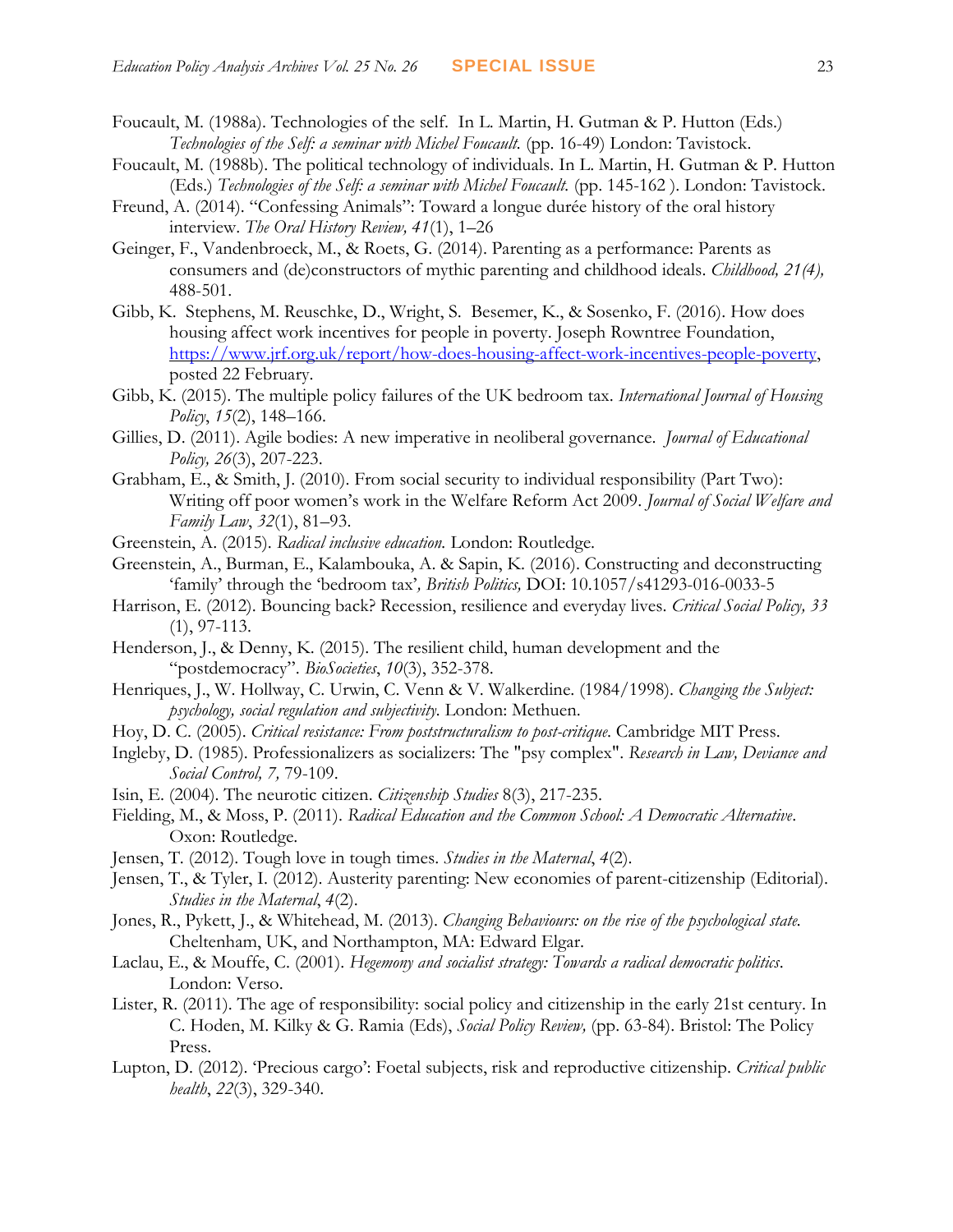- Lupton, R., & Thomson, S. (2015). *The Coalition's Record on Schools: Policy, Spending and Outcomes 2010- 2015*. Retrieved from http://sticerd.lse.ac.uk/dps/case/spcc/WP15.pdf
- Marks, D., Burman, E., Burman, L. & Parker, I. (1995). Collaborative research into education case conferences. *Educational Psychology in Practice, 11*(1), 41-49.
- Masschelein, J., & Simons, M. (2005). The strategy of the inclusive education apparatus. *Studies in Philosophy and Education*, *24*(2), 117–138.
- McInnes, T., Aldridge, H., Bushe, S., Tinson, A, Born, &. Barry, T. (2014, November). *Monitoring Poverty and Social Exclusion.* York: Joseph Rowntree Foundation/New Policy Institute.
- Morini, C. (2007). The feminisation of labour in cognitive capitalism. *Feminist Review, 88,* 40–59.
- [Murray, K. B. \(2014\). Feminization through poverty.](https://outlook.manchester.ac.uk/owa/redir.aspx?SURL=39MBt6ENyVP4uBx_2gYdDBngtzHNpXBgFXL1IivQluynZE-LofLSCGgAdAB0AHAAOgAvAC8AcABvAGwAaQB0AGkAYwBzAGEAbgBkAGMAdQBsAHQAdQByAGUALgBvAHIAZwAvADIAMAAxADQALwAwADMALwAxADAALwBmAGUAbQBpAG4AaQB6AGEAdABpAG8AbgAtAHQAaAByAG8AdQBnAGgALQBwAG8AdgBlAHIAdAB5AC0AYgB5AC0AawBhAHIAZQBuAC0AYgByAGkAZABnAGUAdAAtAG0AdQByAHIAYQB5AC8A&URL=http%253a%252f%252fpoliticsandculture.org%252f2014%252f03%252f10%252ffeminization-through-poverty-by-karen-bridget-murray%252f) *[Politics and Culture](https://outlook.manchester.ac.uk/owa/redir.aspx?SURL=39MBt6ENyVP4uBx_2gYdDBngtzHNpXBgFXL1IivQluynZE-LofLSCGgAdAB0AHAAOgAvAC8AcABvAGwAaQB0AGkAYwBzAGEAbgBkAGMAdQBsAHQAdQByAGUALgBvAHIAZwAvADIAMAAxADQALwAwADMALwAxADAALwBmAGUAbQBpAG4AaQB6AGEAdABpAG8AbgAtAHQAaAByAG8AdQBnAGgALQBwAG8AdgBlAHIAdAB5AC0AYgB5AC0AawBhAHIAZQBuAC0AYgByAGkAZABnAGUAdAAtAG0AdQByAHIAYQB5AC8A&URL=http%253a%252f%252fpoliticsandculture.org%252f2014%252f03%252f10%252ffeminization-through-poverty-by-karen-bridget-murray%252f)*[,](https://outlook.manchester.ac.uk/owa/redir.aspx?SURL=39MBt6ENyVP4uBx_2gYdDBngtzHNpXBgFXL1IivQluynZE-LofLSCGgAdAB0AHAAOgAvAC8AcABvAGwAaQB0AGkAYwBzAGEAbgBkAGMAdQBsAHQAdQByAGUALgBvAHIAZwAvADIAMAAxADQALwAwADMALwAxADAALwBmAGUAbQBpAG4AaQB6AGEAdABpAG8AbgAtAHQAaAByAG8AdQBnAGgALQBwAG8AdgBlAHIAdAB5AC0AYgB5AC0AawBhAHIAZQBuAC0AYgByAGkAZABnAGUAdAAtAG0AdQByAHIAYQB5AC8A&URL=http%253a%252f%252fpoliticsandculture.org%252f2014%252f03%252f10%252ffeminization-through-poverty-by-karen-bridget-murray%252f)  [http://politicsandculture.org/2014/03/10/feminization-through-poverty-by-karen-bridget](https://outlook.manchester.ac.uk/owa/redir.aspx?SURL=39MBt6ENyVP4uBx_2gYdDBngtzHNpXBgFXL1IivQluynZE-LofLSCGgAdAB0AHAAOgAvAC8AcABvAGwAaQB0AGkAYwBzAGEAbgBkAGMAdQBsAHQAdQByAGUALgBvAHIAZwAvADIAMAAxADQALwAwADMALwAxADAALwBmAGUAbQBpAG4AaQB6AGEAdABpAG8AbgAtAHQAaAByAG8AdQBnAGgALQBwAG8AdgBlAHIAdAB5AC0AYgB5AC0AawBhAHIAZQBuAC0AYgByAGkAZABnAGUAdAAtAG0AdQByAHIAYQB5AC8A&URL=http%253a%252f%252fpoliticsandculture.org%252f2014%252f03%252f10%252ffeminization-through-poverty-by-karen-bridget-murray%252f)[murray/](https://outlook.manchester.ac.uk/owa/redir.aspx?SURL=39MBt6ENyVP4uBx_2gYdDBngtzHNpXBgFXL1IivQluynZE-LofLSCGgAdAB0AHAAOgAvAC8AcABvAGwAaQB0AGkAYwBzAGEAbgBkAGMAdQBsAHQAdQByAGUALgBvAHIAZwAvADIAMAAxADQALwAwADMALwAxADAALwBmAGUAbQBpAG4AaQB6AGEAdABpAG8AbgAtAHQAaAByAG8AdQBnAGgALQBwAG8AdgBlAHIAdAB5AC0AYgB5AC0AawBhAHIAZQBuAC0AYgByAGkAZABnAGUAdAAtAG0AdQByAHIAYQB5AC8A&URL=http%253a%252f%252fpoliticsandculture.org%252f2014%252f03%252f10%252ffeminization-through-poverty-by-karen-bridget-murray%252f)
- Olssen, M. (2006). *Michel Foucault: materialism and education.* Boulder/London: Paradigm.
- Padley, M., & Hirsh, D. (2016). Families below a minimum income standard, 2008/9-2013/14, Joseph Rowntreee Foundation, February, https://www.jrf.org.uk/report/householdsbelow-minimum-income-standard-200809-201314
- Pantazis, C. (2016). Policies and discourses of poverty during a time of recession and austerity. *Critical Social Policy*, *36*(1), 1–18.
- Parker, I. (2003). *Critical Discursive Psychology.* London: Palgrave.
- Parker, I. (2013). Discourse analysis: Dimensions of critique in psychology. *Qualitative Research in Psychology*, *10*(3), 223-239.
- Parker, I. (2014). *Discourse Dynamics.* London: Routledge.
- Patton, P. (1996). Deleuze and Guattari: Ethics and post-modernity. *Intervention, 20,* 24-34.
- Pêcheux, M. (1982). *Language, semantics, and ideology*. London: Macmillan.
- Pêcheux, M. (2014). Discourse: Structure or event? In I. Parker and D. Pavón-Cuéllar (Eds.) *Lacan, Discourse, Event: New psychoanalytic approaches to textual indeterminacy* (pp.77-98). London: Routledge.
- Power, A. Provan, B., Herden, E, & Serle, N. (2014). *The Impact of Welfare Reform on Social Landlords and Tenants.* York: Joseph Rowntree Foundation. <http://www.jrf.org.uk/sites/files/jrf/Welfare-reform-impack-FULL.pdf> (accessed 14.04.2015).
- Pykett, J. (2012a). The new maternal state: the gendered politics of governing through behaviour change. *Antipode* 44(1), 217-238.
- Pykett, J. (Ed.). (2012b). *Governing Through Pedagogy.* London: Routledge.
- Ramazanoglu, С. (Ed.) (1993). *Up Against Foucault Explorations of Some Tensions between Foucault and Feminism. London: Routledge*.
- Roberts, A. (2014). Gender, financial deepening and the production of embodied finance: Towards a critical feminist analysis', *Global Society.* DOI: 10.1080/13600826.975189
- Rose, N. (1985). *The Psychological Complex: Psychology, politics and society in England 1869-1939*. London: Routledge.
- Rose, N., O'Malley, P., & Valverde, M. (2006). Governmentality. *Annual Review of Law and Social Science*, *2*, 83-104.
- Rosso, A., Gaffney, D. & Portes, J. (2015). What explains the growth in 'never-worked' households? https://www.jrf.org.uk/report/what-explains-growth-never-worked-households, posted 25 Sept 2015.
- Roy, A. (2014). Subjects of risk: technologies of gender in the making of millenial modernity. *Public Culture, 24*(1), 131-155.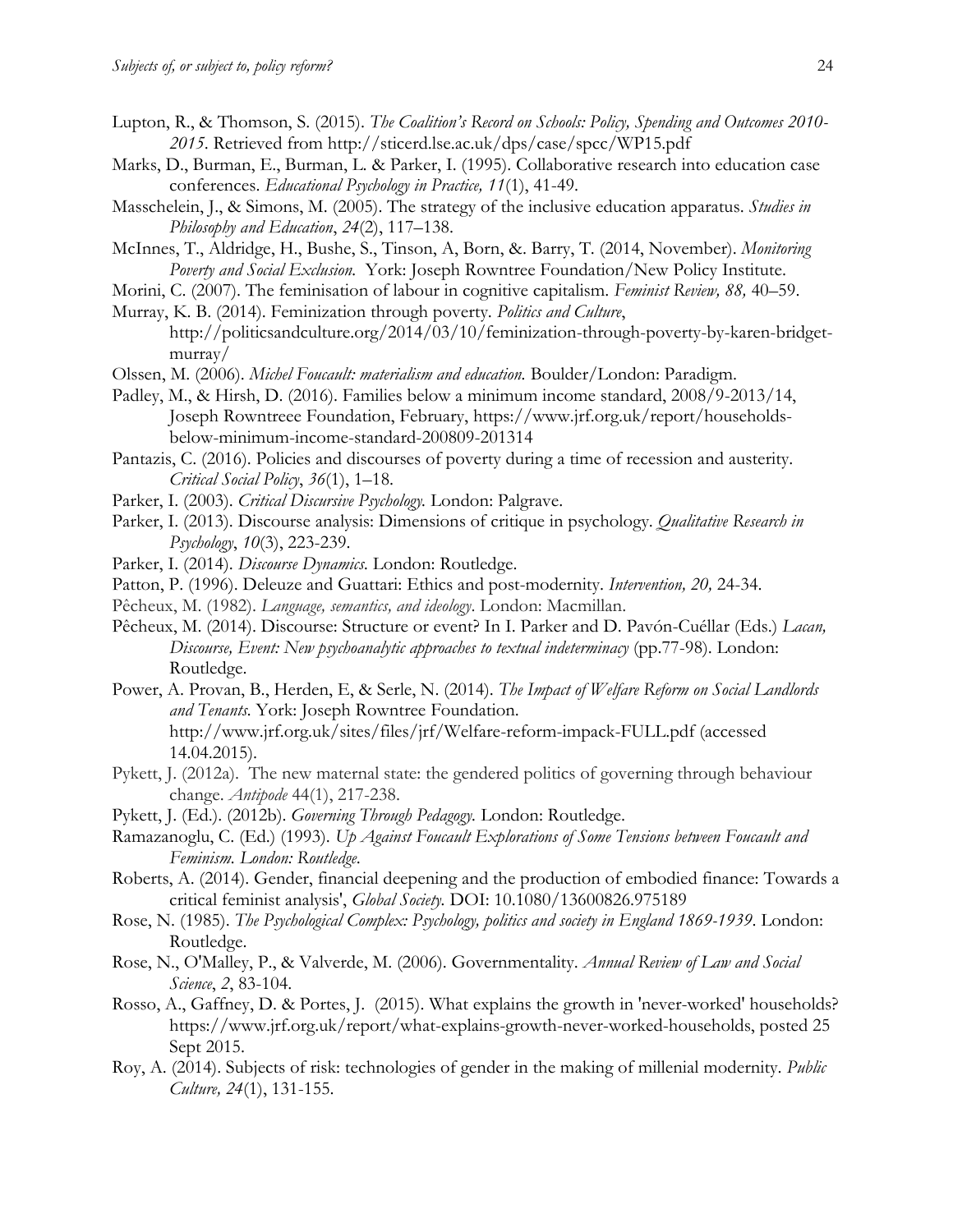- Scott, J. C. (1990). *Domination and the arts of resistance: Hidden transcripts*. New Haven: Yale University Press.
- Shildrick, T., & MacDonald, R. (2013). Poverty talk: how people experiencing poverty deny their poverty and why they blame 'the poor'*. The Sociological Review, 61,* 385-303.
- Shildrick, T., Macdonald, R., Webster, C., & Garthwaite, K. (2010). *The low-pay, no-pay cycle: Understanding recurrent poverty.* York: Joseph Rowntree Foundation.
- Shildrick, T., MacDonald, R., Furlong, A., Roden, J. & Crow, R (2012). *Are 'cultures of worklessness' passed down the generations?* York: Joseph Rowntree Foundation.
- Scheurich, J., & K. McKenzie (2005). Foucault's methodologies: archaeology and genealogy. In N. Denzin & Y. Lincoln (Eds.), *The SAGE Handbook of Qualitative Research.* (pp. 141-169). Thousand Oaks: Sage.
- Skrtic, T. M. (1995). *Disability and Democracy: Reconstructing (Special) Education for Post-modernity*. New York: Teachers College Press.
- Spivak, G. C. (1988). Can the subaltern speak. In C. Nelson & L. Grossman (Eds.) *Marxism and the Interpretation of Culture* (pp. 217-313). Urbana: University of Illinois Press.
- Thornton, D. J. (2011). Neuroscience, affect and the entrepreneurialization of motherhood. *Communication and Critical/Cultural Studies, 8(4*), 399-424.
- Tuck, E., & Yang, K.W. (2012). Decolonization is not a metaphor. *Decolonization: Indigeneity, Education & Society, 1*(1), 1-40.
- Wagner, R. (2012). Silence as resistance before the subject, or could the subaltern remain silent?. *Theory, Culture & Society*, *29*(6), 99-124.
- Walkerdine, V. (1984/1998). Developmental psychology and the child-centred pedagogy: the insertion of Piaget into early education. In J. Henriques, W. Hollway, C. Urwin, C. Venn & V. Walkerdine, *Changing the subject: Psychology, social regulation and subjectivity* (pp. 153-202). London: Methuen
- Walkerdine, V., & Lucey, H. (1989) *Democracy in the kitchen: regulating mothers and socialising daughters.*  London: Virago.
- Wallace, A. F. C. (1961). Schools in revolutionary and conservative societies. In C. F. Gruber (Ed.), *Anthropology and Education* (pp. 25-54). Philadelphia: University of Pennsylvania Press.
- Watts, I. E., & Erevelles, N. (2004). These deadly times: Reconceptualizing school violence by using critical race theory and disability studies. *American Educational Research Journal, 41*(2), 271–299.
- Wilcox, S. (2014). *Housing Benefit Size Criteria: Impacts for Social Sector Tenants and Options for Reform*. York: Joseph Rowntree Foundation.
- Wilson, W., & McInnes, R. (2014). *The impact of the under-occupation deduction from Housing Benefit (social rented housing) - Commons Library Standard Note*. House of Commons Library SN/SP/6896. London. Retrieved from [http://www.parliament.uk/briefing-papers/SN06896/the-impact](http://www.parliament.uk/briefing-papers/SN06896/the-impact-of-the-underoccupation-deduction-from-housing-benefit-social-rented-housing)[of-the-underoccupation-deduction-from-housing-benefit-social-rented-housing](http://www.parliament.uk/briefing-papers/SN06896/the-impact-of-the-underoccupation-deduction-from-housing-benefit-social-rented-housing)
- Winnicott, D. W. (1965). The theory of the parenting relationship. In D. W. Winnicott, *The maturational processes and the facilitating environment: Studies in the theory of emotional development* (pp. 37-55). London: Hogarth Press.
- Winter, L., Burman, E., Hanley, T., Kalambouka, A., & McCoy, L. (2016). Education, welfare reform and psychological well-being: A critical psychology perspective. *British Journal of Educational Studies***,** DOI: 10.1080/00071005.2016.1171823
- Youngmie, J. (2012). Psychosocial dimensions of poverty: when poverty becomes shameful. *Critical Social Policy, 33*(3), 514-531.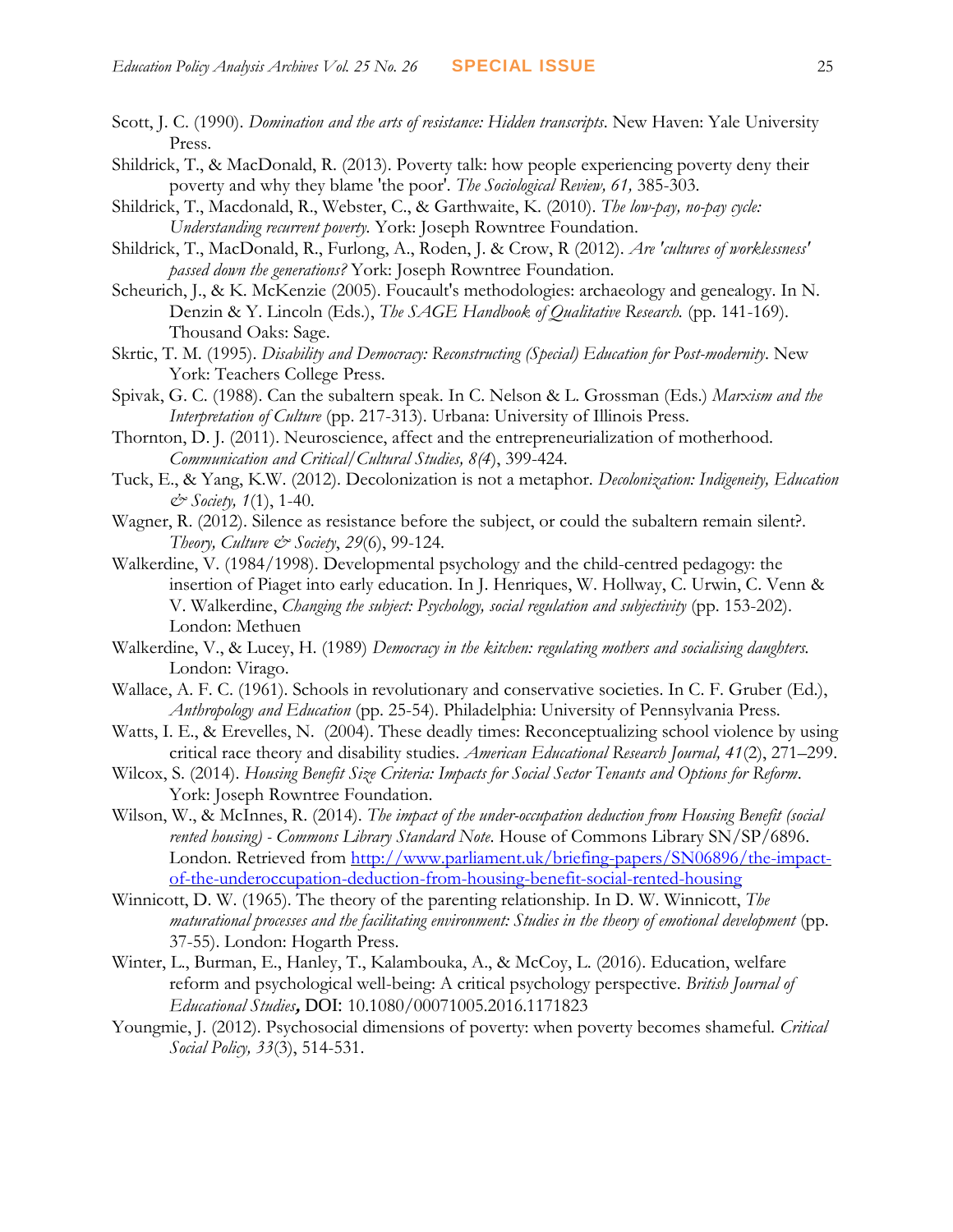# **About the Authors**

#### **Erica Burman**

University of Manchester

[erica.burman@manchester.ac.uk](mailto:erica.burman@manchester.ac.uk)

Erica Burman is Professor of Education, at the Manchester Institute of Education, School of Environment, Education and Development, University of Manchester, UK, and Visiting Professor at University of Witwatersrand, South Africa, and Adjunct Professor, Oslo and Akershus University College, Norway.

#### **Anat Greenstein**

Manchester Metropolitan University [a.greenstein@mmu.ac.uk](mailto:a.greenstein@mmu.ac.uk) Anat Greenstein is a Senior Lecturer in Inclusive Education and Disability Studies at Manchester Metropolitan University.

#### **Joanna Bragg**

University of Manchester [joanna.bragg@manchester.ac.uk](mailto:joanna.bragg@manchester.ac.uk)

Jo Bragg is a Research Associate at the University of Manchester, and also undertaking a PhD at Salford University.

#### **Terry Hanley**

University of Manchester [terry.hanley@manchester.ac.uk](mailto:terry.hanley@manchester.ac.uk)

Terry Hanley is a Senior Lecturer in Counselling Psychology at the Manchester Institute of Education, School of Environment, Education and Development, University of Manchester.

#### **Afroditi Kalambouka**

University of Manchester

[afrofiti.kalamboukou@manchester.ac.uk](mailto:afrofiti.kalamboukou@manchester.ac.uk)

Afroditi Kalalmboukou is a Research Associate at the Manchester Institute of Education, School of Environment, Education and Development, University of Manchester.

#### **Ruth Lupton**

University of Manchester [ruth.lupton@manchester.ac.uk](mailto:ruth.lupton@manchester.ac.uk)

Ruth Lupton is a Professor of Education at the Manchester Institute of Education, School of Environment, Education and Development, University of Manchester.

#### **Lauren McCoy**

#### [lkmcco6@gmail.com](mailto:lkmcco6@gmail.com)

Lauren McCoy recently completed a professional doctoral training in Counselling Psychology at the Manchester Institute of Education, School of Environment, Education and Development, the University of Manchester. She is now in practice

## **Kate Sapin**

University of Manchester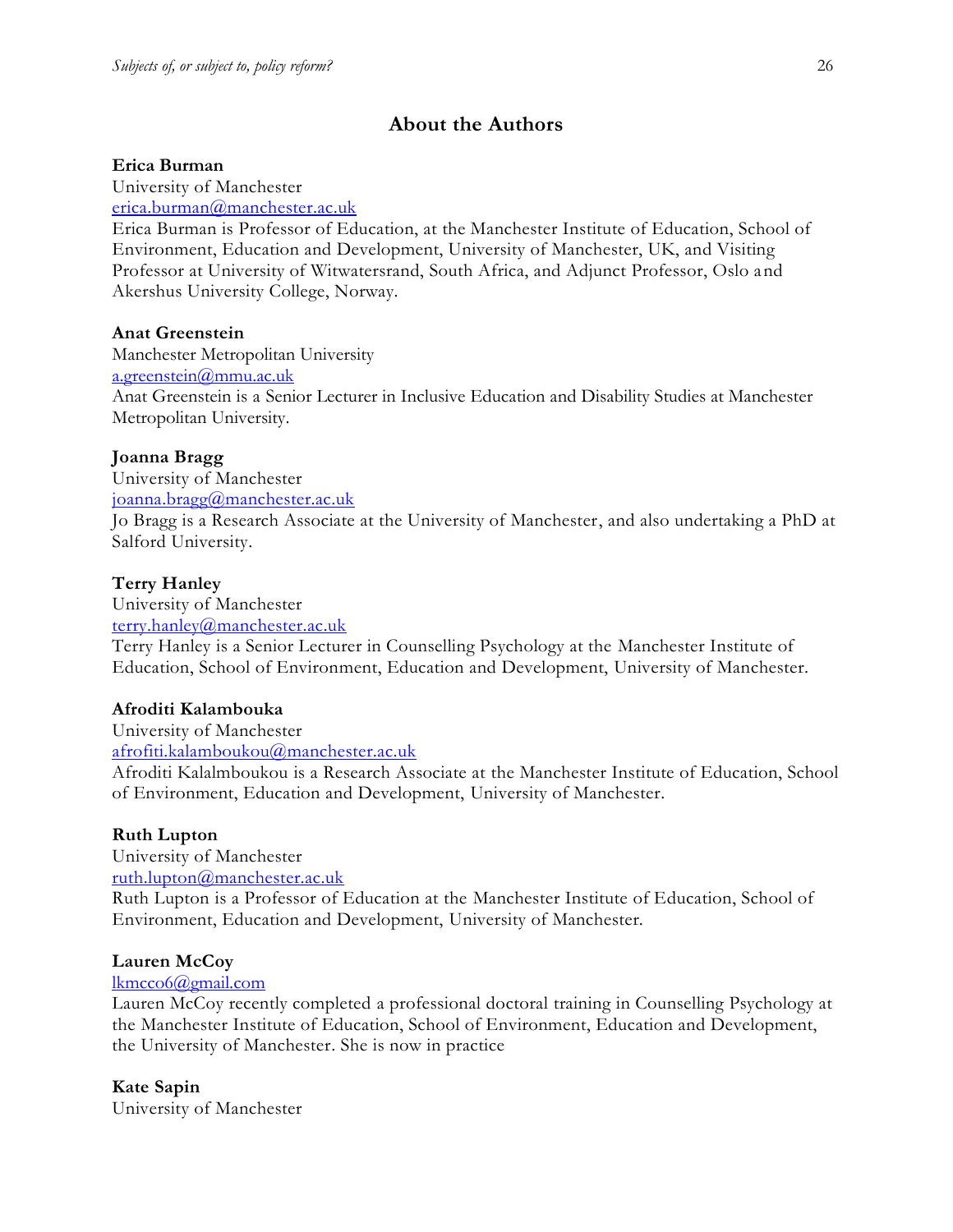#### [kate.sapin@manchester.ac.uk](mailto:kate.sapin@manchester.ac.uk)

Kate Sapin **is** a Lecturer at the Manchester Institute of Education, School of Environment, Education and Development, University of Manchester.

#### **Laura Winter**

University of Manchester [Laura.winter@manchester.ac.uk](mailto:Laura.winter@manchester.ac.uk)

Laura Winter is a Lecturer in Counselling Psychology at the Manchester Institute of Education, School of Environment, Education and Development, University of Manchester.

# **About the Guest Editors**

#### **Jessica Nina Lester**

Indiana University

[jnlester@indiana.edu](mailto:clochmil@indiana.edu)

Jessica Nina Lester is an Assistant Professor of Inquiry Methodology in the School of Education at Indiana University. She teaches research methods courses, with a particular focus on discourse analysis approaches and conversation analysis. She focuses much of her research on the study and development of qualitative methodologies and methods, and situates her substantive research at the intersection of discourse studies and disability studies.

#### **Chad R. Lochmiller**

Indiana University

## [clochmil@indiana.edu](mailto:clochmil@indiana.edu)

Chad R. Lochmiller is an Assistant Professor of Educational Leadership and Policy Studies in the School of Education at Indiana University and a faculty affiliate of the Center for Evaluation & Education Policy. He teaches graduate and certification courses to students in the Educational Leadership Program. His research examines education policy issues broadly related to human resource management, instructional supervision, and school finance.

#### **Rachael Gabriel**

University of Connecticut [rachael.gabriel@uconn.edu](mailto:rachael.gabriel@uconn.edu)

Rachael Gabriel is an Assistant Professor of Literacy Education at the University of Connecticut, and is an associate of the Center for Education Policy Analysis (CEPA), and the Center on Postsecondary Education and Disability (CPED). Her research interests include: teacher preparation, development and evaluation, as well as literacy instruction, interventions, and related policies. Rachael's current projects investigate supports for adolescent literacy, disciplinary literacy, state policies related to reading instruction and tools for teacher evaluation.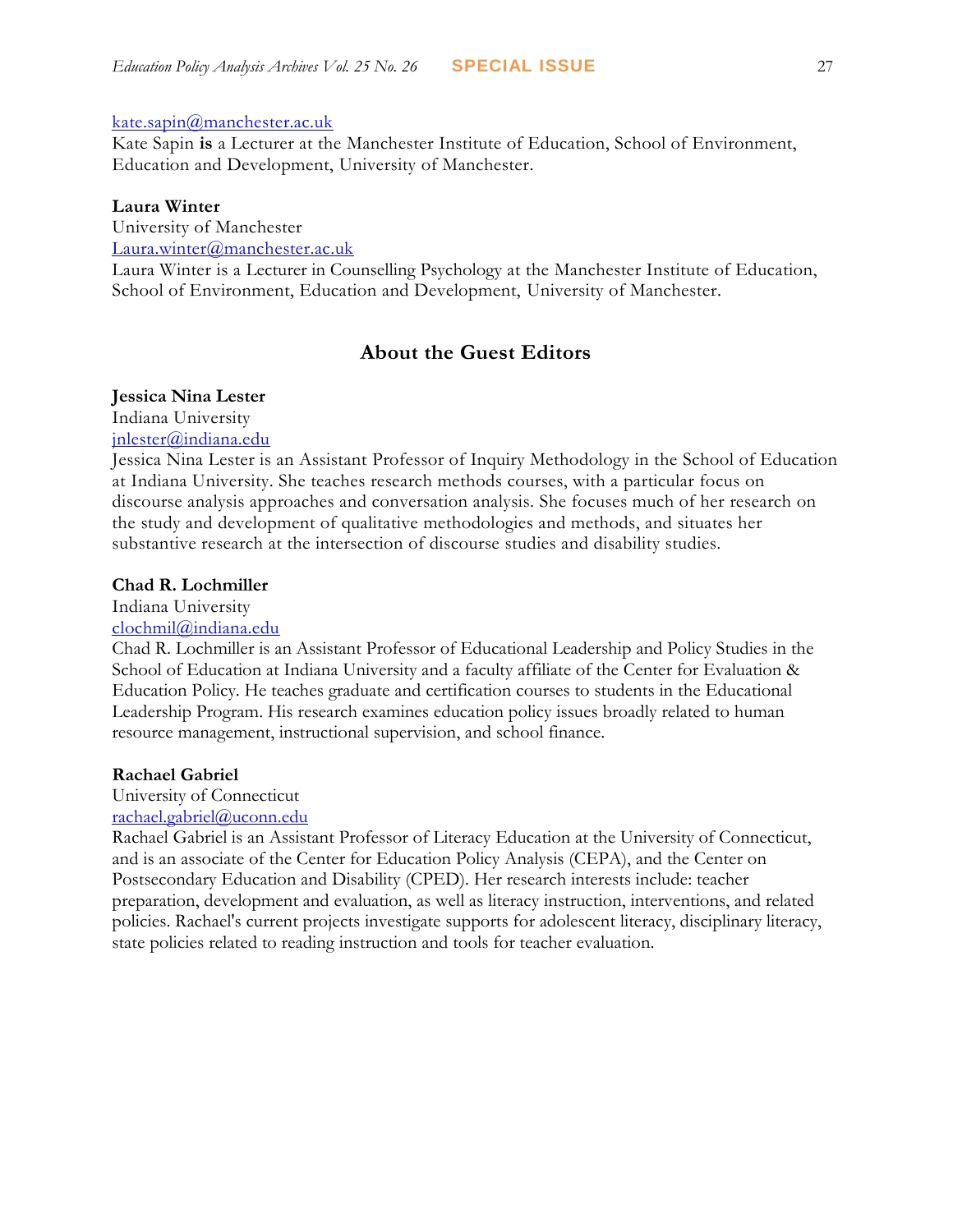# **SPECIAL ISSUE CONTEMPORARY APPROACHES TO THE STUDY OF EDUCATION POLICY & DISCOURSE**

# education policy analysis archives

Volume 25 Number 26 March 27, 2017 ISSN 1068-2341

## ര

SUMERICIAL Readers are free to copy, display, and distribute this article, as long as the work is attributed to the author(s) and **Education Policy Analysis Archives,** it is distributed for noncommercial purposes only, and no alteration or transformation is made in the work. More details of this Creative Commons license are available at

http://creativecommons.org/licenses/by-nc-sa/3.0/. All other uses must be approved by the author(s) or **EPAA**. **EPAA** is published by the Mary Lou Fulton Institute and Graduate School of Education at Arizona State University Articles are indexed in CIRC (Clasificación Integrada de Revistas Científicas, Spain), DIALNET (Spain), [Directory of Open Access Journals,](http://www.doaj.org/) EBSCO Education Research Complete, ERIC, Education Full Text (H.W. Wilson), QUALIS A2 (Brazil), SCImago Journal Rank; SCOPUS, SOCOLAR (China).

Please contribute commentaries at http://epaa.info/wordpress/ and send errata notes to Gustavo E. Fischman [fischman@asu.edu](mailto:fischman@asu.edu)

**Join EPAA's Facebook community** at<https://www.facebook.com/EPAAAAPE> and **Twitter feed** @epaa\_aape.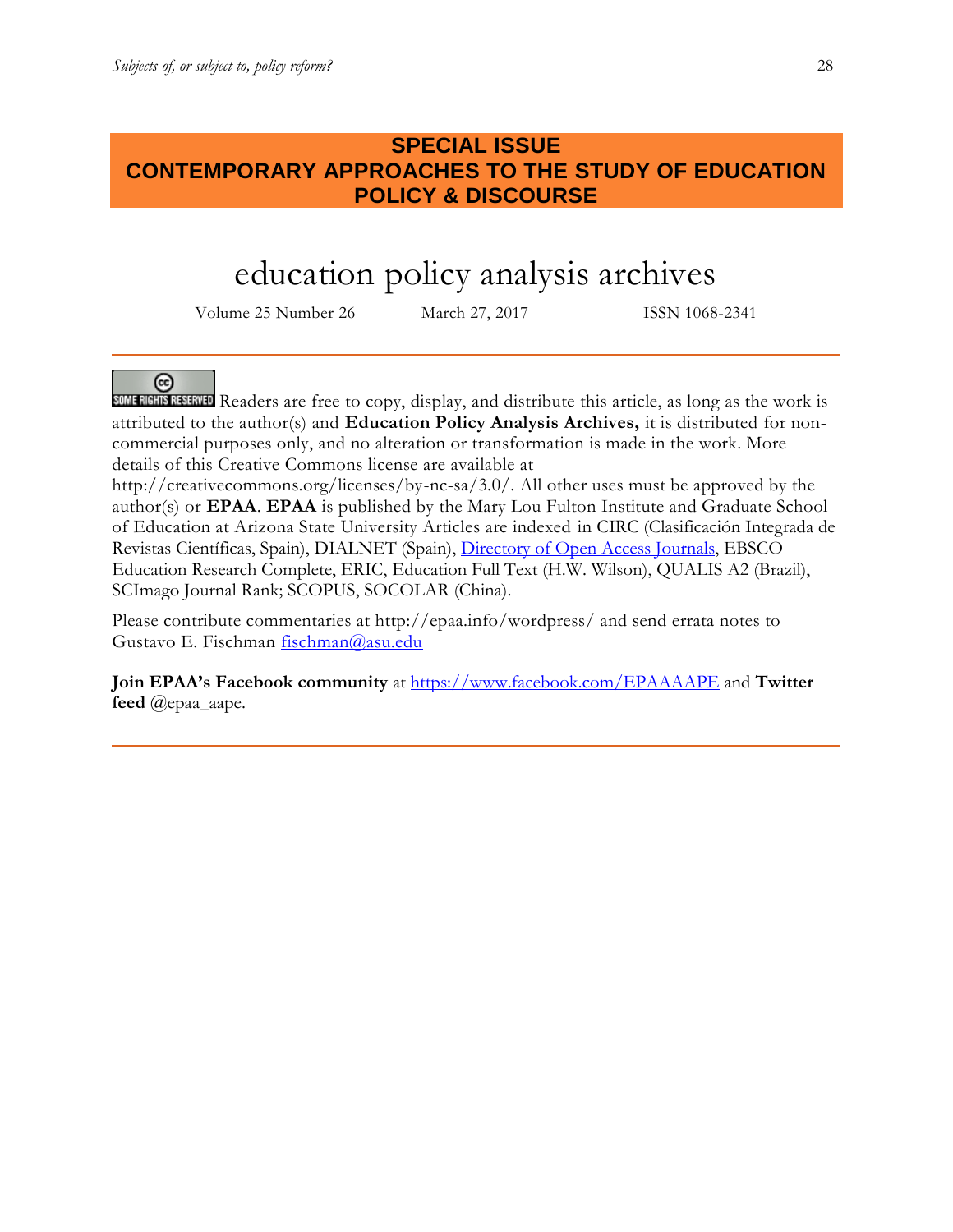## education policy analysis archives editorial board

Lead Editor: **Audrey Amrein-Beardsley** (Arizona State University) Consulting Editor: **Gustavo E. Fischman** (Arizona State University) Associate Editors: **David Carlson**, **Margarita Jimenez-Silva, Eugene Judson**, **Mirka Koro-Ljungberg, Scott Marley, Jeanne M. Powers, Iveta Silova, Maria Teresa Tatto** (Arizona State University)

**Cristina Alfaro** San Diego State University

**Gary Anderson** New York University

**Michael W. Apple** University of Wisconsin, Madison **Jeff Bale** OISE, University of Toronto, Canada

**David C. Berliner** Arizona State University

**Casey Cobb** University of Connecticut

**Arnold Danzig** San Jose State University

**Linda Darling-Hammond**  Stanford University

**Elizabeth H. DeBray** University of Georgia

**Chad d'Entremont** Rennie Center for Education Research & Policy

**John Diamond** University of Wisconsin, Madison

**Matthew Di Carlo** Albert Shanker Institute

**Michael J. Dumas** University of California, Berkeley

**Kathy Escamilla** University of Colorado, Boulder

**Melissa Lynn Freeman** Adams State College

**Rachael Gabriel** University of Connecticut

**Amy Garrett Dikkers** University of North Carolina, Wilmington

**Gene V Glass** Arizona State University

**Ronald Glass** University of California, Santa Cruz

**Jacob P. K. Gross** University of Louisville

**Julian Vasquez Heilig** California State University, Sacramento **Aaron Bevanot** SUNY Albany **Kimberly Kappler Hewitt** University of North Carolina Greensboro

**Aimee Howley** Ohio University **Noah Sobe** Loyola University

**Henry Braun** Boston College **Steve Klees** University of Maryland **Nelly P. Stromquist** University of

**Jaekyung Lee S**UNY Buffalo

**Jessica Nina Lester** Indiana University

**Amanda E. Lewis** University of Illinois, Chicago

**Chad R. Lochmiller** Indiana University

**Christopher Lubienski** University of Illinois, Urbana-Champaign

**Sarah Lubienski** University of Illinois, Urbana-Champaign

**William J. Mathis** University of Colorado, Boulder

**Michele S. Moses** University of Colorado, Boulder

**Julianne Moss** Deakin University, Australia

**Sharon Nichols** University of Texas, San Antonio

**Eric Parsons** University of Missouri-Columbia

**Susan L. Robertson** Bristol University, UK

**Gloria M. Rodriguez** University of California, Davis **R. Anthony Rolle** University of Houston

**A. G. Rud** Washington State University

**Eric M. Haas** WestEd **Patricia Sánchez** University of University of Texas, San Antonio **Janelle Scott** University of California, Berkeley **Jack Schneider** College of the Holy Cross

Maryland

**Benjamin Superfine** University of Illinois, Chicago

**Adai Tefera** Virginia Commonwealth University

**Tina Trujillo** University of California, Berkeley

**Federico R. Waitoller** University of Illinois, Chicago

**Larisa Warhol** University of Connecticut

**John Weathers** University of Colorado, Colorado Springs

**Kevin Welner** University of Colorado, Boulder

**Terrence G. Wiley** Center for Applied Linguistics

**John Willinsky**  Stanford University

**Jennifer R. Wolgemuth** University of South Florida

**Kyo Yamashiro** Claremont Graduate University

**Kyo Yamashiro** Claremont Graduate University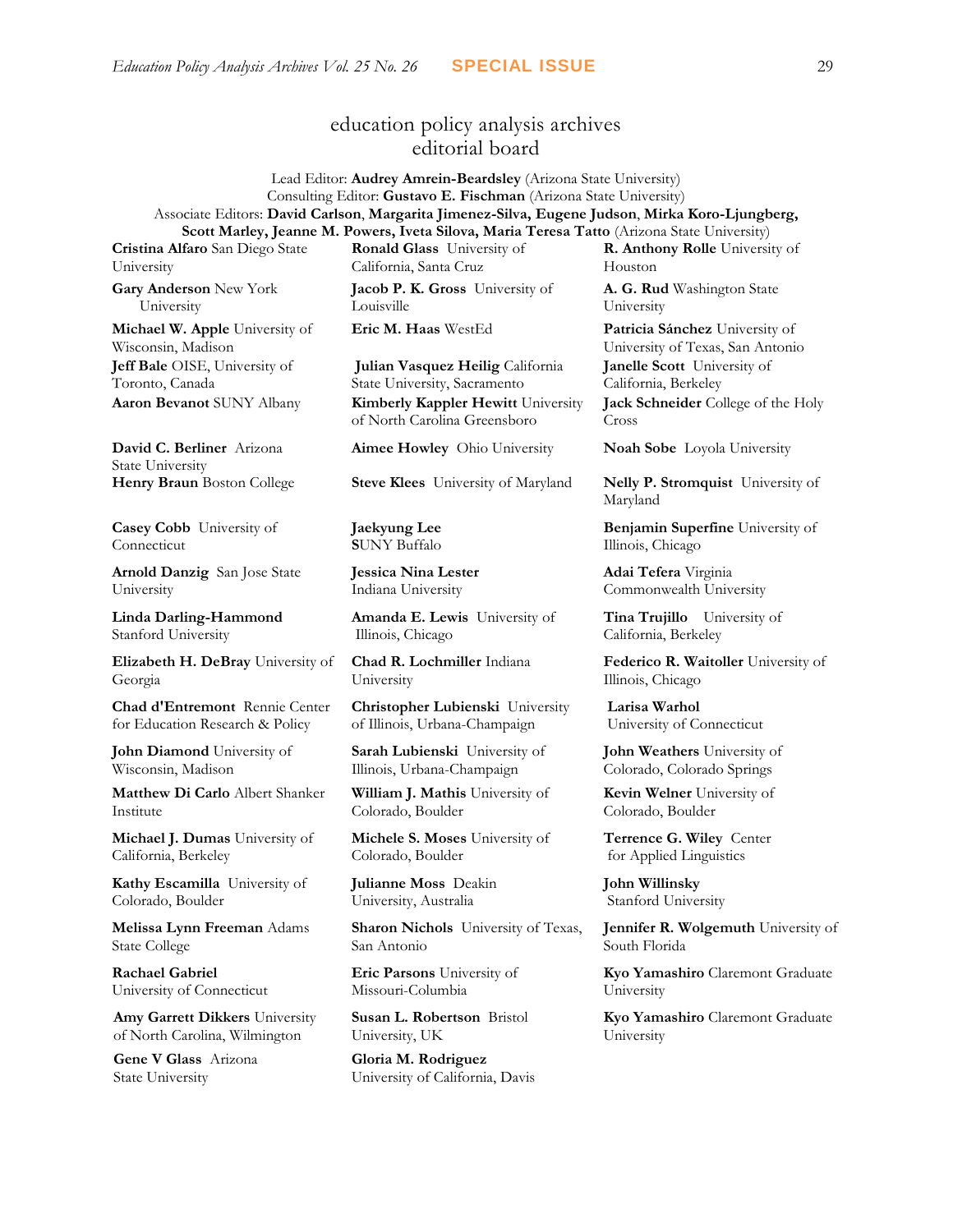## archivos analíticos de políticas educativas consejo editorial

Editor Consultor: **Gustavo E. Fischman** (Arizona State University) Editores Asociados: **Armando Alcántara Santuario** (Universidad Nacional Autónoma de México), **Jason Beech**, (Universidad de San Andrés), **Angelica Buendia**, (Metropolitan Autonomous University), **Ezequiel Gomez Caride**, (Pontificia Universidad Católica Argentina), **Antonio Luzon**, (Universidad de Granada), **José Luis Ramírez,** (Universidad de Sonora)

**Claudio Almonacid** Universidad Metropolitana de Ciencias de la Educación, Chile **Miguel Ángel Arias Ortega**  Universidad Autónoma de la Ciudad de México **Xavier Besalú Costa**  Universitat de Girona, España

**[Xavier Bonal](javascript:openRTWindow() Sarro** Universidad Autónoma de Barcelona, España

**[Antonio Bolívar](javascript:openRTWindow() Boitia** Universidad de Granada, España

**[José Joaquín Brunner](javascript:openRTWindow()** Universidad Diego Portales, Chile **[Damián Canales Sánchez](javascript:openRTWindow()** Instituto Nacional para la Evaluación de la Educación, México

**Gabriela de la Cruz Flores** Universidad Nacional Autónoma de México

**[Marco Antonio Delgado Fuentes](javascript:openRTWindow()** Universidad Iberoamericana, México **[Inés Dussel](javascript:openRTWindow()**, DIE-CINVESTAV, México

**[Pedro Flores Crespo](javascript:openRTWindow()** Universidad Iberoamericana, México

**Ana María García de Fanelli**  Centro de Estudios de Estado y Sociedad (CEDES) CONICET, Argentina

**Juan Carlos González Faraco**  Universidad de Huelva, España

**María Clemente Linuesa**  Universidad de Salamanca, España

**Jaume Martínez Bonafé** Universitat de València, España

**Alejandro Márquez Jiménez**  Instituto de Investigaciones sobre la Universidad y la Educación, UNAM, México **María Guadalupe Olivier Tellez**, Universidad Pedagógica Nacional, México **[Miguel Pereyra](javascript:openRTWindow()** Universidad de Granada, España **[Mónica Pini](javascript:openRTWindow()** Universidad Nacional de San Martín, Argentina

**Omar Orlando Pulido Chaves** Instituto para la Investigación Educativa y el Desarrollo Pedagógico (IDEP) **[José Luis Ramírez](javascript:openRTWindow() Romero**

Universidad Autónoma de Sonora, México **[Paula Razquin](javascript:openRTWindow()** Universidad de San Andrés, Argentina

**José Ignacio Rivas Flores** Universidad de Málaga, España **[Miriam Rodríguez Vargas](javascript:openRTWindow()** Universidad Autónoma de Tamaulipas, México **José Gregorio Rodríguez**  Universidad Nacional de Colombia, Colombia **[Mario Rueda Beltrán](javascript:openRTWindow()** Instituto de Investigaciones sobre la Universidad y la Educación, UNAM, México **José Luis San Fabián Maroto**  Universidad de Oviedo, España

**[Jurjo Torres Santomé](javascript:openRTWindow()**, Universidad de la Coruña, España

**[Yengny Marisol Silva Laya](javascript:openRTWindow()** Universidad Iberoamericana, México **Juan Carlos Tedesco** Universidad Nacional de San Martín, Argentina

**Ernesto Treviño Ronzón** Universidad Veracruzana, México

**[Ernesto Treviño](javascript:openRTWindow() Villarreal** Universidad Diego Portales Santiago, Chile **[Antoni Verger Planells](javascript:openRTWindow()** Universidad Autónoma de Barcelona, España

**[Catalina Wainerman](javascript:openRTWindow()** Universidad de San Andrés, Argentina **Juan Carlos Yáñez Velazco** Universidad de Colima, México